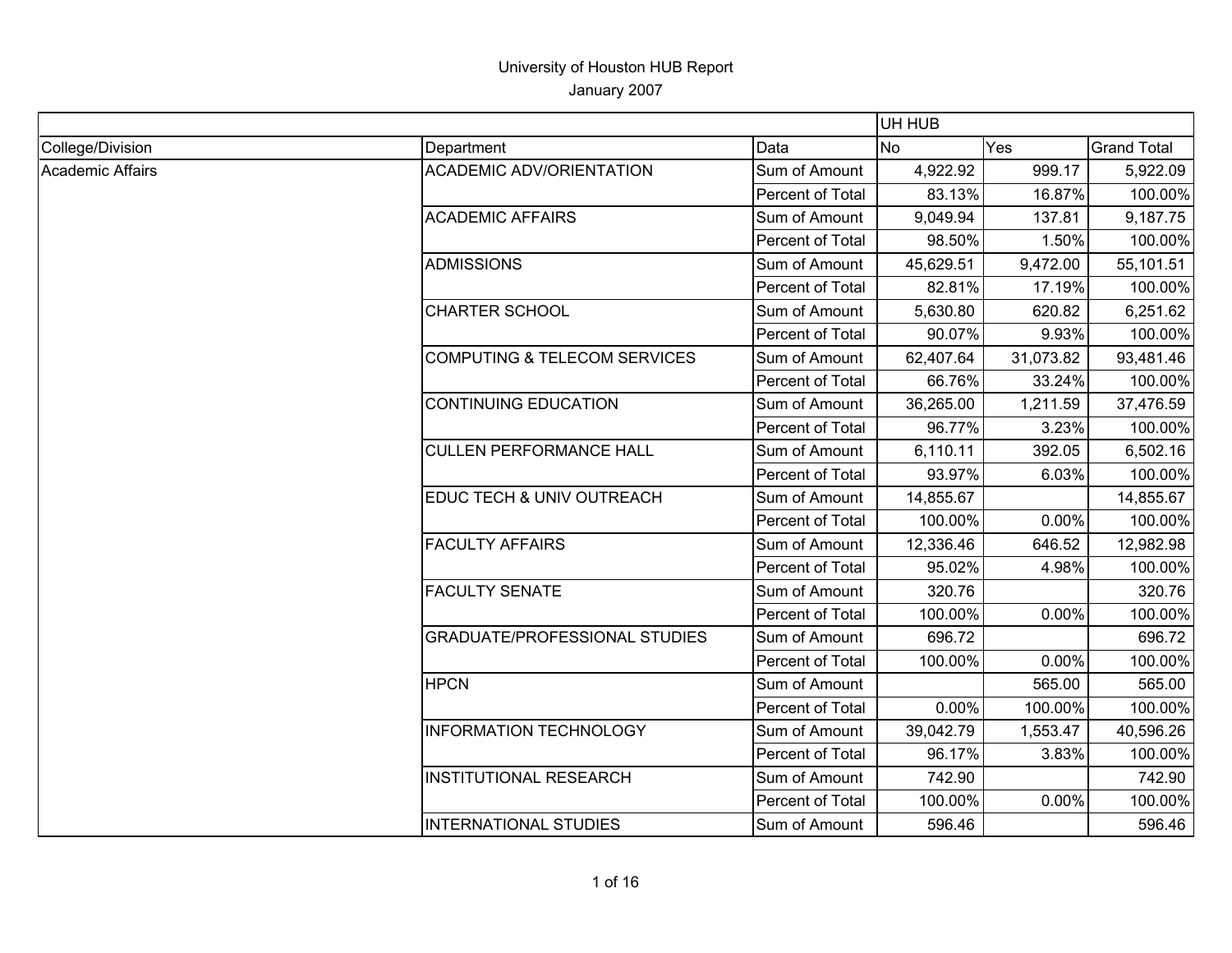|                                   |                                       |                  | UH HUB     |           |                    |
|-----------------------------------|---------------------------------------|------------------|------------|-----------|--------------------|
| College/Division                  | Department                            | Data             | <b>No</b>  | Yes       | <b>Grand Total</b> |
| Academic Affairs                  | <b>INTERNATIONAL STUDIES</b>          | Percent of Total | 100.00%    | 0.00%     | 100.00%            |
|                                   | <b>KUHF RADIO</b>                     | Sum of Amount    | 87,322.23  | 2,203.35  | 89,525.58          |
|                                   |                                       | Percent of Total | 97.54%     | 2.46%     | 100.00%            |
|                                   | <b>KUHT TV</b>                        | Sum of Amount    | 97,973.35  | 3,738.75  | 101,712.10         |
|                                   |                                       | Percent of Total | 96.32%     | 3.68%     | 100.00%            |
|                                   | <b>MANAGEMENT INFORMATION SYSTEMS</b> | Sum of Amount    | 53,493.08  | 11,574.95 | 65,068.03          |
|                                   |                                       | Percent of Total | 82.21%     | 17.79%    | 100.00%            |
|                                   | <b>REGISTRATION AND ACADEMIC RECO</b> | Sum of Amount    | 41,706.60  | 1,232.55  | 42,939.15          |
|                                   |                                       | Percent of Total | 97.13%     | 2.87%     | 100.00%            |
|                                   | <b>SCHOLARS COMMUNITY</b>             | Sum of Amount    | 730.30     | 237.34    | 967.64             |
|                                   |                                       | Percent of Total | 75.47%     | 24.53%    | 100.00%            |
|                                   | <b>SCHOLARSHIPS AND FINANCIAL AID</b> | Sum of Amount    | 13,256.06  | 1,049.77  | 14,305.83          |
|                                   |                                       | Percent of Total | 92.66%     | 7.34%     | 100.00%            |
|                                   | SECURITY AND DISASTER RECOVERY        | Sum of Amount    | 271.97     | 2,503.43  | 2,775.40           |
|                                   |                                       | Percent of Total | 9.80%      | 90.20%    | 100.00%            |
|                                   | TECHNOLOGY SUPPORT SERVICES           | Sum of Amount    | 5,860.37   | 8,558.51  | 14,418.88          |
|                                   |                                       | Percent of Total | 40.64%     | 59.36%    | 100.00%            |
|                                   | UH WELCOME CENTER                     | Sum of Amount    | 1,000.00   |           | 1,000.00           |
|                                   |                                       | Percent of Total | 100.00%    | 0.00%     | 100.00%            |
|                                   | UNDERGRADUATE STUDIES                 | Sum of Amount    | 3,031.22   | 427.65    | 3,458.87           |
|                                   |                                       | Percent of Total | 87.64%     | 12.36%    | 100.00%            |
| Academic Affairs Sum of Amount    |                                       |                  | 543,252.86 | 78,198.55 | 621,451.41         |
| Academic Affairs Percent of Total |                                       |                  | 87.42%     | 12.58%    | 100.00%            |
| Administration and Finance        | <b>ADMINISTRATION &amp; FINANCE</b>   | Sum of Amount    | 16,044.06  | 901.77    | 16,945.83          |
|                                   |                                       | Percent of Total | 94.68%     | 5.32%     | 100.00%            |
|                                   | <b>AUXILIARY SERVICES</b>             | Sum of Amount    | 275.90     |           | 275.90             |
|                                   |                                       | Percent of Total | 100.00%    | 0.00%     | 100.00%            |
|                                   | AVCIAVP-ADMINISTRATION                | Sum of Amount    | 10,818.29  | 599.98    | 11,418.27          |
|                                   |                                       | Percent of Total | 94.75%     | 5.25%     | 100.00%            |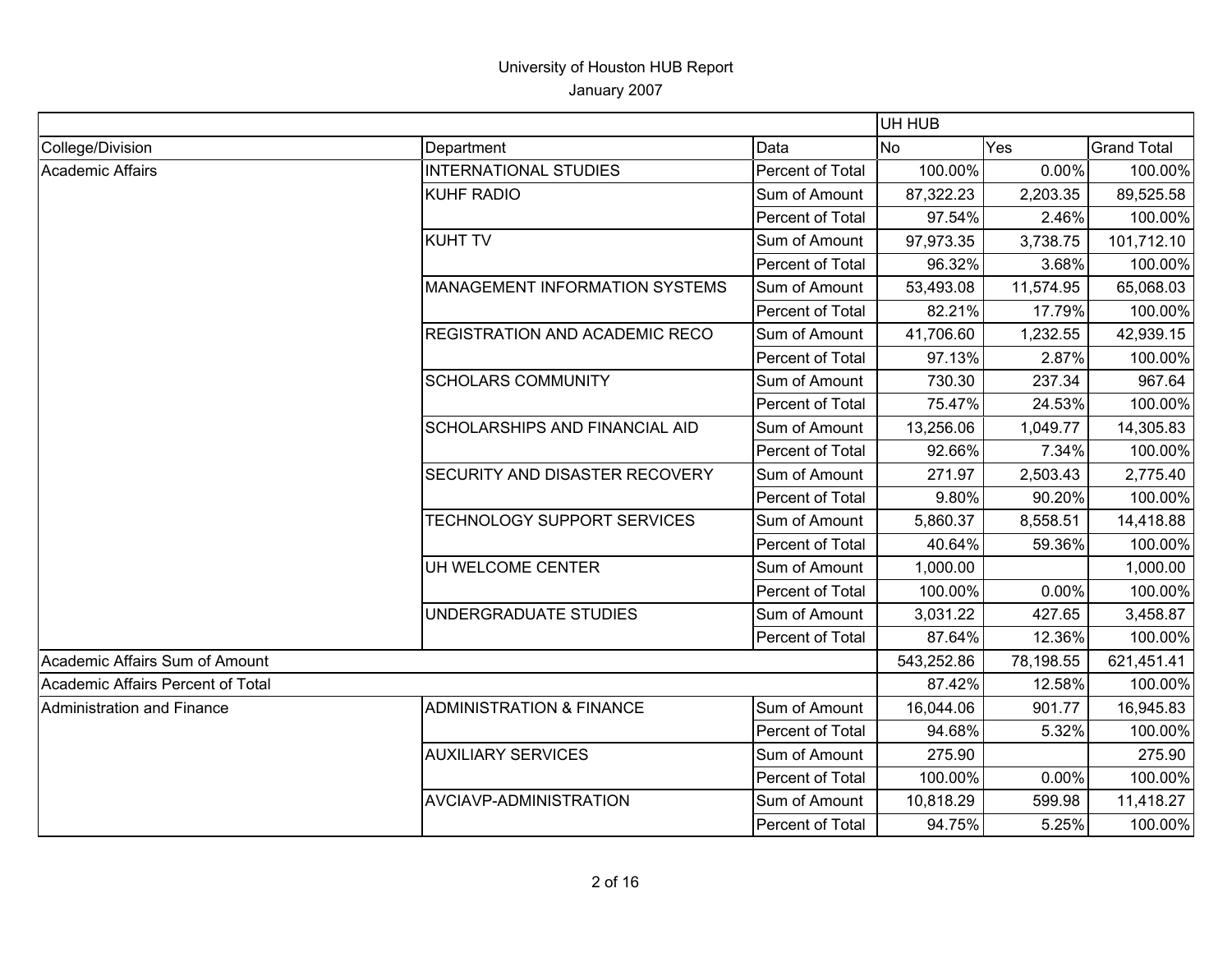|                            |                                  |                  | UH HUB       |            |                    |
|----------------------------|----------------------------------|------------------|--------------|------------|--------------------|
| College/Division           | Department                       | Data             | <b>No</b>    | Yes        | <b>Grand Total</b> |
| Administration and Finance | <b>BUDGET</b>                    | Sum of Amount    | 341.92       | 160.74     | 502.66             |
|                            |                                  | Percent of Total | 68.02%       | 31.98%     | 100.00%            |
|                            | ENVIRONMENTAL HEALTH RISK MGMT   | Sum of Amount    | 203,651.10   | 581.14     | 204,232.24         |
|                            |                                  | Percent of Total | 99.72%       | 0.28%      | 100.00%            |
|                            | <b>FACILITIES &amp; PLANNING</b> | Sum of Amount    | 1,113,854.81 | 245,781.90 | 1,359,636.71       |
|                            |                                  | Percent of Total | 81.92%       | 18.08%     | 100.00%            |
|                            | <b>FINANCE</b>                   | Sum of Amount    | 13,085.13    | 6,833.54   | 19,918.67          |
|                            |                                  | Percent of Total | 65.69%       | 34.31%     | 100.00%            |
|                            | <b>FINANCIAL REPORTING</b>       | Sum of Amount    | 159.72       |            | 159.72             |
|                            |                                  | Percent of Total | 100.00%      | 0.00%      | 100.00%            |
|                            | <b>HUB PROGRAMS</b>              | Sum of Amount    | 47.79        |            | 47.79              |
|                            |                                  | Percent of Total | 100.00%      | 0.00%      | 100.00%            |
|                            | <b>HUMAN RESOURCES</b>           | Sum of Amount    | 16,212.06    | 16.17      | 16,228.23          |
|                            |                                  | Percent of Total | 99.90%       | 0.10%      | 100.00%            |
|                            | <b>INST - PLANT</b>              | Sum of Amount    | 974,474.10   | 3,933.20   | 978,407.30         |
|                            |                                  | Percent of Total | 99.60%       | 0.40%      | 100.00%            |
|                            | ONE CARD PROGRAM                 | Sum of Amount    | 11,898.78    |            | 11,898.78          |
|                            |                                  | Percent of Total | 100.00%      | 0.00%      | 100.00%            |
|                            | PARKING & TRANSPORTATION         | Sum of Amount    | 134,731.43   | 528.30     | 135,259.73         |
|                            |                                  | Percent of Total | 99.61%       | 0.39%      | 100.00%            |
|                            | PHY PLANT-ADMINISTRATION         | Sum of Amount    | 136,091.61   | 21,096.28  | 157,187.89         |
|                            |                                  | Percent of Total | 86.58%       | 13.42%     | 100.00%            |
|                            | PHY PLANT-AUTOMOTIVE             | Sum of Amount    | 39,010.30    | 4,495.91   | 43,506.21          |
|                            |                                  | Percent of Total | 89.67%       | 10.33%     | 100.00%            |
|                            | PHY PLANT-BLDG MAINT             | Sum of Amount    | 45,372.13    | 7,692.33   | 53,064.46          |
|                            |                                  | Percent of Total | 85.50%       | 14.50%     | 100.00%            |
|                            | PHY PLANT-CUSTODIAL SVCS         | Sum of Amount    | 15,049.53    | 2,213.71   | 17,263.24          |
|                            |                                  | Percent of Total | 87.18%       | 12.82%     | 100.00%            |
|                            | PHY PLANT-GROUNDS MAINT          | Sum of Amount    | 12,234.19    |            | 12,234.19          |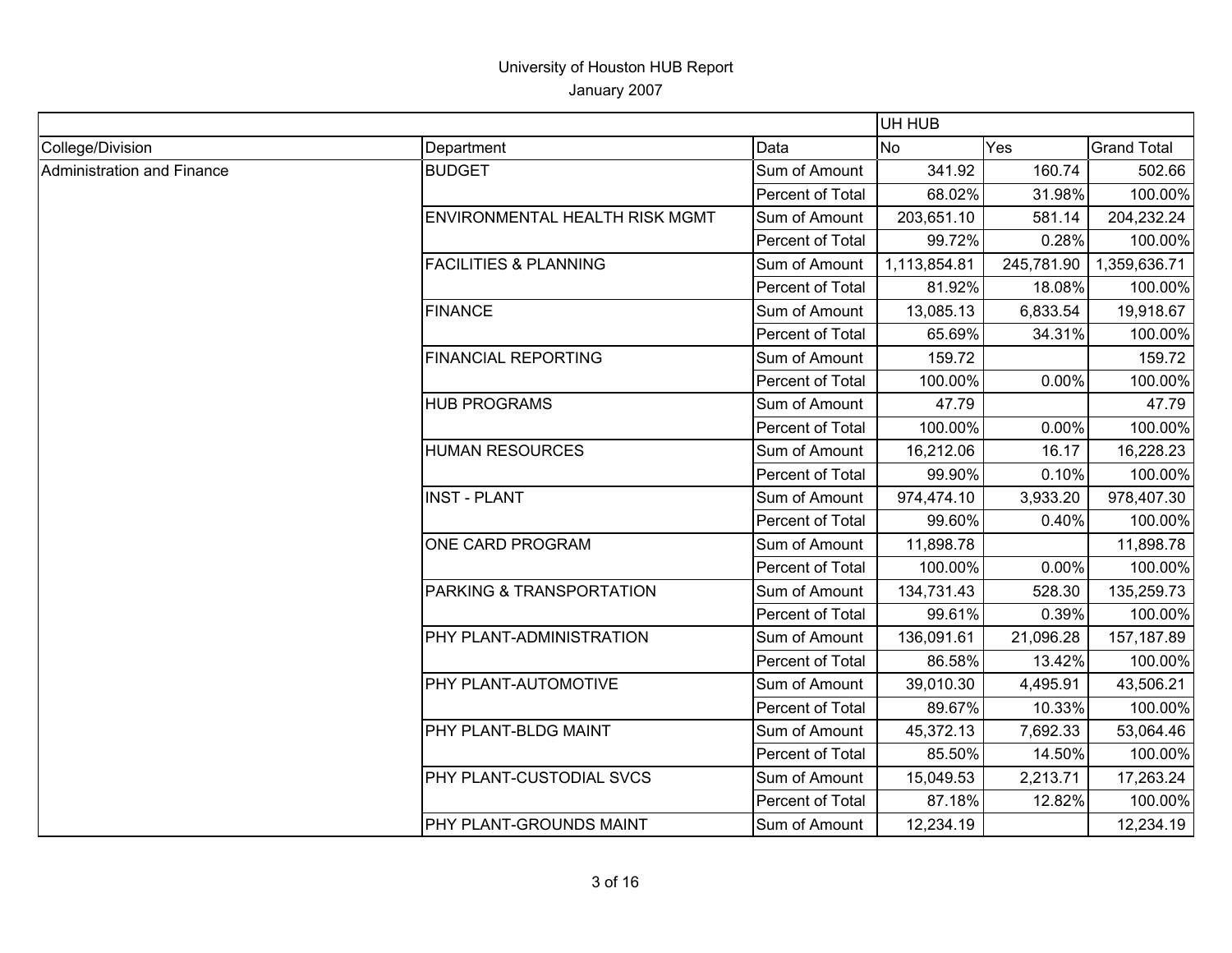|                                             |                                   |                  | UH HUB       |            |                    |
|---------------------------------------------|-----------------------------------|------------------|--------------|------------|--------------------|
| College/Division                            | Department                        | Data             | <b>No</b>    | Yes        | <b>Grand Total</b> |
| Administration and Finance                  | PHY PLANT-GROUNDS MAINT           | Percent of Total | 100.00%      | 0.00%      | 100.00%            |
|                                             | PHY PLANT-SOLID WASTE             | Sum of Amount    | 3,948.00     |            | 3,948.00           |
|                                             |                                   | Percent of Total | 100.00%      | 0.00%      | 100.00%            |
|                                             | PHY PLANT-UTILITIES               | Sum of Amount    | 79,635.13    | 12,106.57  | 91,741.70          |
|                                             |                                   | Percent of Total | 86.80%       | 13.20%     | 100.00%            |
|                                             | <b>POLICE</b>                     | Sum of Amount    | 37,524.76    | 5,092.63   | 42,617.39          |
|                                             |                                   | Percent of Total | 88.05%       | 11.95%     | 100.00%            |
|                                             | <b>POSTAL SERVICES</b>            | Sum of Amount    | 20,982.57    | 100.00     | 21,082.57          |
|                                             |                                   | Percent of Total | 99.53%       | 0.47%      | 100.00%            |
|                                             | <b>PRINTING</b>                   | Sum of Amount    | 9,098.06     | 353.25     | 9,451.31           |
|                                             |                                   | Percent of Total | 96.26%       | 3.74%      | 100.00%            |
|                                             | PURCHASED UTILITIES               | Sum of Amount    | 2,301.09     |            | 2,301.09           |
|                                             |                                   | Percent of Total | 100.00%      | 0.00%      | 100.00%            |
|                                             | <b>STUDENT FINANCIAL SERVICES</b> | Sum of Amount    | 25,593.98    | 2,432.86   | 28,026.84          |
|                                             |                                   | Percent of Total | 91.32%       | 8.68%      | 100.00%            |
| Administration and Finance Sum of Amount    |                                   |                  | 2,922,436.44 | 314,920.28 | 3,237,356.72       |
| Administration and Finance Percent of Total |                                   |                  | 90.27%       | 9.73%      | 100.00%            |
| Architecture                                | <b>DEAN, ARCHITECTURE</b>         | Sum of Amount    | 53,244.51    | 9,114.89   | 62,359.40          |
|                                             |                                   | Percent of Total | 85.38%       | 14.62%     | 100.00%            |
| Architecture Sum of Amount                  |                                   |                  | 53,244.51    | 9,114.89   | 62,359.40          |
| <b>Architecture Percent of Total</b>        |                                   |                  | 85.38%       | 14.62%     | 100.00%            |
| <b>Athletics</b>                            | <b>INTERCOLLEGIATE ATHLETICS</b>  | Sum of Amount    | 385,962.37   | 110,850.12 | 496,812.49         |
|                                             |                                   | Percent of Total | 77.69%       | 22.31%     | 100.00%            |
| Athletics Sum of Amount                     |                                   | 385,962.37       | 110,850.12   | 496,812.49 |                    |
| Athletics Percent of Total                  |                                   | 77.69%           | 22.31%       | 100.00%    |                    |
| <b>Business Administration</b>              | <b>ACCOUNTANCY AND TAXATION</b>   | Sum of Amount    | 4,320.83     | 440.82     | 4,761.65           |
|                                             |                                   | Percent of Total | 90.74%       | 9.26%      | 100.00%            |
|                                             | <b>BAUER CAREER SERVICES CTR</b>  | Sum of Amount    | 11,874.25    | 11.46      | 11,885.71          |
|                                             |                                   | Percent of Total | 99.90%       | 0.10%      | 100.00%            |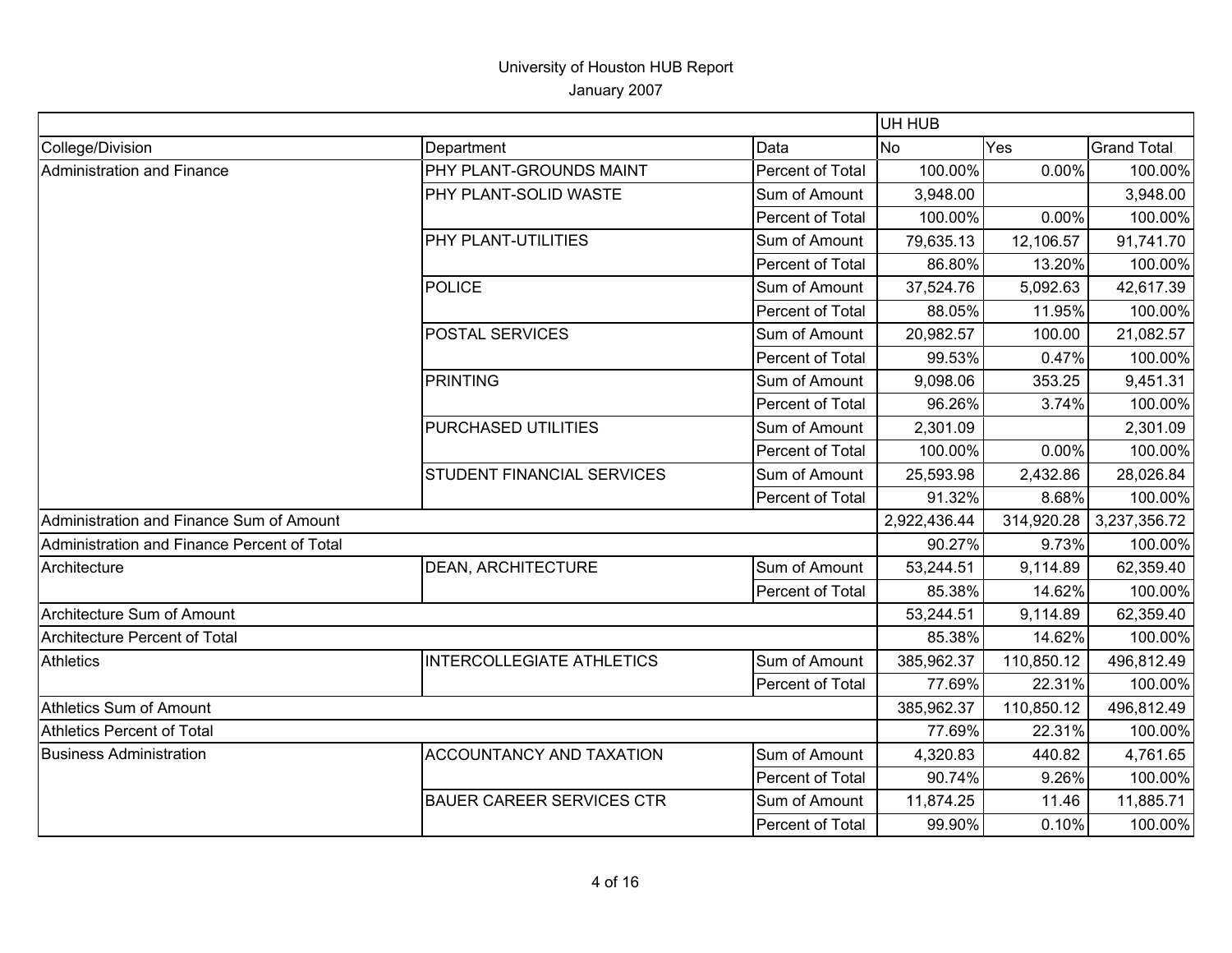| College/Division<br>Data<br><b>No</b><br>Yes<br>Department<br><b>Business Administration</b><br>Sum of Amount<br>1,865.77<br>CTR FOR ENTREPRENEURSHIP & INN<br>100.00%<br>0.00%<br>Percent of Total<br>CTR FOR EXECUTIVE DEVELOPMENT<br>Sum of Amount<br>4,050.65<br>480.36<br>Percent of Total<br>10.60%<br>89.40%<br><b>DEAN, BUSINESS ADMINISTRATION</b><br>27,355.72<br>10,254.49<br>Sum of Amount<br>Percent of Total<br>72.73%<br>27.27%<br><b>DECISION AND INFORMATION SCIEN</b><br>Sum of Amount<br>16,318.41<br>3,116.00<br>Percent of Total<br>83.97%<br>16.03%<br><b>EXECUTIVE DEGREE PROGRAMS</b><br>Sum of Amount<br>55,988.51<br>288.37<br>Percent of Total<br>99.49%<br>0.51%<br><b>FINANCE</b><br>Sum of Amount<br>1,888.74<br>100.00%<br>0.00%<br>Percent of Total<br><b>GLOBAL ENERGY MGMT INST</b><br>Sum of Amount<br>4,913.64<br>0.00%<br>Percent of Total<br>100.00%<br>MANAGEMENT<br>Sum of Amount<br>5,061.67<br>69.40<br>1.35%<br>Percent of Total<br>98.65%<br>MARKETING<br>Sum of Amount<br>3,100.18<br>1,792.89<br>Percent of Total<br>63.36%<br>36.64%<br><b>MBA STUDENT SERVICES CENTER</b><br>Sum of Amount<br>1,709.50<br>649.63 | <b>Grand Total</b><br>1,865.77<br>100.00%<br>4,531.01<br>100.00%<br>37,610.21<br>100.00%<br>19,434.41<br>100.00% |
|------------------------------------------------------------------------------------------------------------------------------------------------------------------------------------------------------------------------------------------------------------------------------------------------------------------------------------------------------------------------------------------------------------------------------------------------------------------------------------------------------------------------------------------------------------------------------------------------------------------------------------------------------------------------------------------------------------------------------------------------------------------------------------------------------------------------------------------------------------------------------------------------------------------------------------------------------------------------------------------------------------------------------------------------------------------------------------------------------------------------------------------------------------------|------------------------------------------------------------------------------------------------------------------|
|                                                                                                                                                                                                                                                                                                                                                                                                                                                                                                                                                                                                                                                                                                                                                                                                                                                                                                                                                                                                                                                                                                                                                                  |                                                                                                                  |
|                                                                                                                                                                                                                                                                                                                                                                                                                                                                                                                                                                                                                                                                                                                                                                                                                                                                                                                                                                                                                                                                                                                                                                  |                                                                                                                  |
|                                                                                                                                                                                                                                                                                                                                                                                                                                                                                                                                                                                                                                                                                                                                                                                                                                                                                                                                                                                                                                                                                                                                                                  |                                                                                                                  |
|                                                                                                                                                                                                                                                                                                                                                                                                                                                                                                                                                                                                                                                                                                                                                                                                                                                                                                                                                                                                                                                                                                                                                                  |                                                                                                                  |
|                                                                                                                                                                                                                                                                                                                                                                                                                                                                                                                                                                                                                                                                                                                                                                                                                                                                                                                                                                                                                                                                                                                                                                  |                                                                                                                  |
|                                                                                                                                                                                                                                                                                                                                                                                                                                                                                                                                                                                                                                                                                                                                                                                                                                                                                                                                                                                                                                                                                                                                                                  |                                                                                                                  |
|                                                                                                                                                                                                                                                                                                                                                                                                                                                                                                                                                                                                                                                                                                                                                                                                                                                                                                                                                                                                                                                                                                                                                                  |                                                                                                                  |
|                                                                                                                                                                                                                                                                                                                                                                                                                                                                                                                                                                                                                                                                                                                                                                                                                                                                                                                                                                                                                                                                                                                                                                  |                                                                                                                  |
|                                                                                                                                                                                                                                                                                                                                                                                                                                                                                                                                                                                                                                                                                                                                                                                                                                                                                                                                                                                                                                                                                                                                                                  |                                                                                                                  |
|                                                                                                                                                                                                                                                                                                                                                                                                                                                                                                                                                                                                                                                                                                                                                                                                                                                                                                                                                                                                                                                                                                                                                                  | 56,276.88                                                                                                        |
|                                                                                                                                                                                                                                                                                                                                                                                                                                                                                                                                                                                                                                                                                                                                                                                                                                                                                                                                                                                                                                                                                                                                                                  | 100.00%                                                                                                          |
|                                                                                                                                                                                                                                                                                                                                                                                                                                                                                                                                                                                                                                                                                                                                                                                                                                                                                                                                                                                                                                                                                                                                                                  | 1,888.74                                                                                                         |
|                                                                                                                                                                                                                                                                                                                                                                                                                                                                                                                                                                                                                                                                                                                                                                                                                                                                                                                                                                                                                                                                                                                                                                  | 100.00%                                                                                                          |
|                                                                                                                                                                                                                                                                                                                                                                                                                                                                                                                                                                                                                                                                                                                                                                                                                                                                                                                                                                                                                                                                                                                                                                  | 4,913.64                                                                                                         |
|                                                                                                                                                                                                                                                                                                                                                                                                                                                                                                                                                                                                                                                                                                                                                                                                                                                                                                                                                                                                                                                                                                                                                                  | 100.00%                                                                                                          |
|                                                                                                                                                                                                                                                                                                                                                                                                                                                                                                                                                                                                                                                                                                                                                                                                                                                                                                                                                                                                                                                                                                                                                                  | 5,131.07                                                                                                         |
|                                                                                                                                                                                                                                                                                                                                                                                                                                                                                                                                                                                                                                                                                                                                                                                                                                                                                                                                                                                                                                                                                                                                                                  | 100.00%                                                                                                          |
|                                                                                                                                                                                                                                                                                                                                                                                                                                                                                                                                                                                                                                                                                                                                                                                                                                                                                                                                                                                                                                                                                                                                                                  | 4,893.07                                                                                                         |
|                                                                                                                                                                                                                                                                                                                                                                                                                                                                                                                                                                                                                                                                                                                                                                                                                                                                                                                                                                                                                                                                                                                                                                  | 100.00%                                                                                                          |
|                                                                                                                                                                                                                                                                                                                                                                                                                                                                                                                                                                                                                                                                                                                                                                                                                                                                                                                                                                                                                                                                                                                                                                  | 2,359.13                                                                                                         |
| Percent of Total<br>27.54%<br>72.46%                                                                                                                                                                                                                                                                                                                                                                                                                                                                                                                                                                                                                                                                                                                                                                                                                                                                                                                                                                                                                                                                                                                             | 100.00%                                                                                                          |
| <b>RESEARCH AND INSTR COMPUTING S</b><br>Sum of Amount<br>11,890.30<br>315.75                                                                                                                                                                                                                                                                                                                                                                                                                                                                                                                                                                                                                                                                                                                                                                                                                                                                                                                                                                                                                                                                                    | 12,206.05                                                                                                        |
| Percent of Total<br>2.59%<br>97.41%                                                                                                                                                                                                                                                                                                                                                                                                                                                                                                                                                                                                                                                                                                                                                                                                                                                                                                                                                                                                                                                                                                                              | 100.00%                                                                                                          |
| <b>SALES EXCELLENCE INSTITUTE</b><br>Sum of Amount<br>41,034.73<br>4,157.30                                                                                                                                                                                                                                                                                                                                                                                                                                                                                                                                                                                                                                                                                                                                                                                                                                                                                                                                                                                                                                                                                      | 45,192.03                                                                                                        |
| 9.20%<br>Percent of Total<br>90.80%                                                                                                                                                                                                                                                                                                                                                                                                                                                                                                                                                                                                                                                                                                                                                                                                                                                                                                                                                                                                                                                                                                                              | 100.00%                                                                                                          |
| Sum of Amount<br>SMALL BUSINESS DEV CENTER<br>9,656.32<br>5,985.38                                                                                                                                                                                                                                                                                                                                                                                                                                                                                                                                                                                                                                                                                                                                                                                                                                                                                                                                                                                                                                                                                               | 15,641.70                                                                                                        |
| Percent of Total<br>61.73%<br>38.27%                                                                                                                                                                                                                                                                                                                                                                                                                                                                                                                                                                                                                                                                                                                                                                                                                                                                                                                                                                                                                                                                                                                             | 100.00%                                                                                                          |
| Sum of Amount<br>UNDERGRAD BUSINESS PROG<br>4,646.14<br>2,501.16                                                                                                                                                                                                                                                                                                                                                                                                                                                                                                                                                                                                                                                                                                                                                                                                                                                                                                                                                                                                                                                                                                 | 7,147.30                                                                                                         |
| 65.01%<br>34.99%<br>Percent of Total                                                                                                                                                                                                                                                                                                                                                                                                                                                                                                                                                                                                                                                                                                                                                                                                                                                                                                                                                                                                                                                                                                                             | 100.00%                                                                                                          |
| Business Administration Sum of Amount<br>205,675.36<br>30,063.01<br>235,738.37                                                                                                                                                                                                                                                                                                                                                                                                                                                                                                                                                                                                                                                                                                                                                                                                                                                                                                                                                                                                                                                                                   |                                                                                                                  |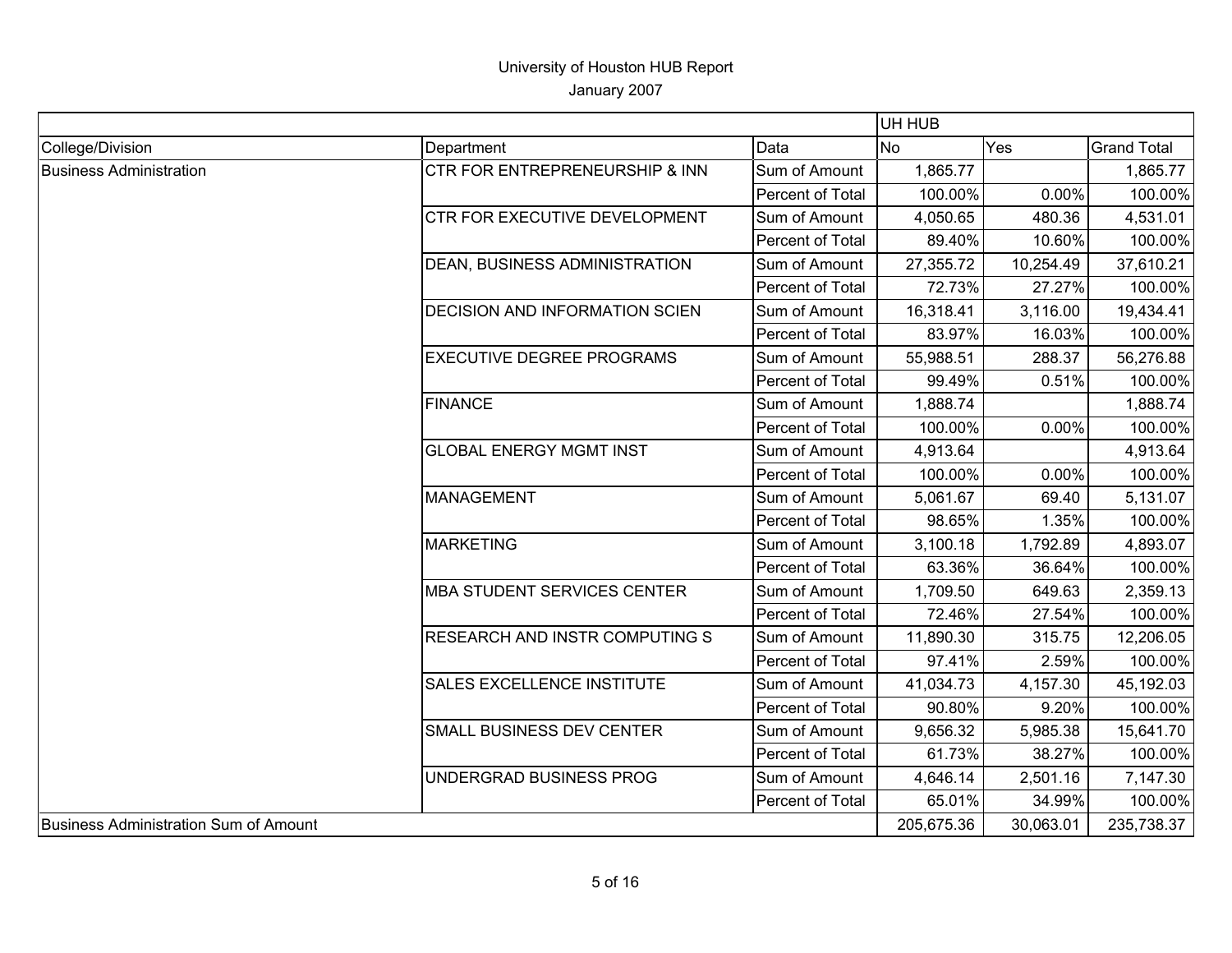|                                          |                                           |                  | UH HUB     |            |                    |
|------------------------------------------|-------------------------------------------|------------------|------------|------------|--------------------|
| College/Division                         | Department                                | Data             | <b>No</b>  | Yes        | <b>Grand Total</b> |
| Business Administration Percent of Total |                                           | 87.25%           | 12.75%     | 100.00%    |                    |
| Education                                | CENTER FOR INFO TECH IN EDUCATION         | Sum of Amount    | 24,666.77  | 85,783.55  | 110,450.32         |
|                                          |                                           | Percent of Total | 22.33%     | 77.67%     | 100.00%            |
|                                          | <b>CONSISTENCY MGMT &amp; COOP DISCIP</b> | Sum of Amount    | 20,835.04  | 1,511.96   | 22,347.00          |
|                                          |                                           | Percent of Total | 93.23%     | 6.77%      | 100.00%            |
|                                          | <b>CURRICULUM AND INSTRUCTION</b>         | Sum of Amount    | 20,744.71  | 2,862.53   | 23,607.24          |
|                                          |                                           | Percent of Total | 87.87%     | 12.13%     | 100.00%            |
|                                          | <b>DEAN, EDUCATION</b>                    | Sum of Amount    | 16,884.68  | 2,175.82   | 19,060.50          |
|                                          |                                           | Percent of Total | 88.58%     | 11.42%     | 100.00%            |
|                                          | EDU. LEADERSHIP & CULTURAL STU            | Sum of Amount    | 3,011.62   | 774.84     | 3,786.46           |
|                                          |                                           | Percent of Total | 79.54%     | 20.46%     | 100.00%            |
|                                          | EDUCATIONAL PSYCHOLOGY                    | Sum of Amount    | 915.19     | 311.27     | 1,226.46           |
|                                          |                                           | Percent of Total | 74.62%     | 25.38%     | 100.00%            |
|                                          | HEALTH AND HUMAN PERFORMANCE              | Sum of Amount    | 43,118.14  | 14,452.48  | 57,570.62          |
|                                          |                                           | Percent of Total | 74.90%     | 25.10%     | 100.00%            |
|                                          | HUMAN DEVELOPMENT LAB                     | Sum of Amount    | 1,465.92   |            | 1,465.92           |
|                                          |                                           | Percent of Total | 100.00%    | 0.00%      | 100.00%            |
|                                          | <b>INSTITUTE FOR URBAN EDUCATION</b>      | Sum of Amount    | 9,104.47   | 608.48     | 9,712.95           |
|                                          |                                           | Percent of Total | 93.74%     | 6.26%      | 100.00%            |
|                                          | TEACHER EDUCATION AND CERTIFIC            | Sum of Amount    | 5,974.23   |            | 5,974.23           |
|                                          |                                           | Percent of Total | 100.00%    | 0.00%      | 100.00%            |
| <b>Education Sum of Amount</b>           |                                           |                  | 146,720.77 | 108,480.93 | 255,201.70         |
| Education Percent of Total               |                                           |                  | 57.49%     | 42.51%     | 100.00%            |
| Engineering                              | CENTER FOR NANOMAGNETIC SYSTEM            | Sum of Amount    | 223.40     |            | 223.40             |
|                                          |                                           | Percent of Total | 100.00%    | 0.00%      | 100.00%            |
|                                          | <b>CHEMICAL ENGINEERING</b>               | Sum of Amount    | 25,829.96  | 896.40     | 26,726.36          |
|                                          |                                           | Percent of Total | 96.65%     | 3.35%      | 100.00%            |
|                                          | <b>CIVIL ENGINEERING</b>                  | Sum of Amount    | 12,132.13  | 96.26      | 12,228.39          |
|                                          |                                           | Percent of Total | 99.21%     | 0.79%      | 100.00%            |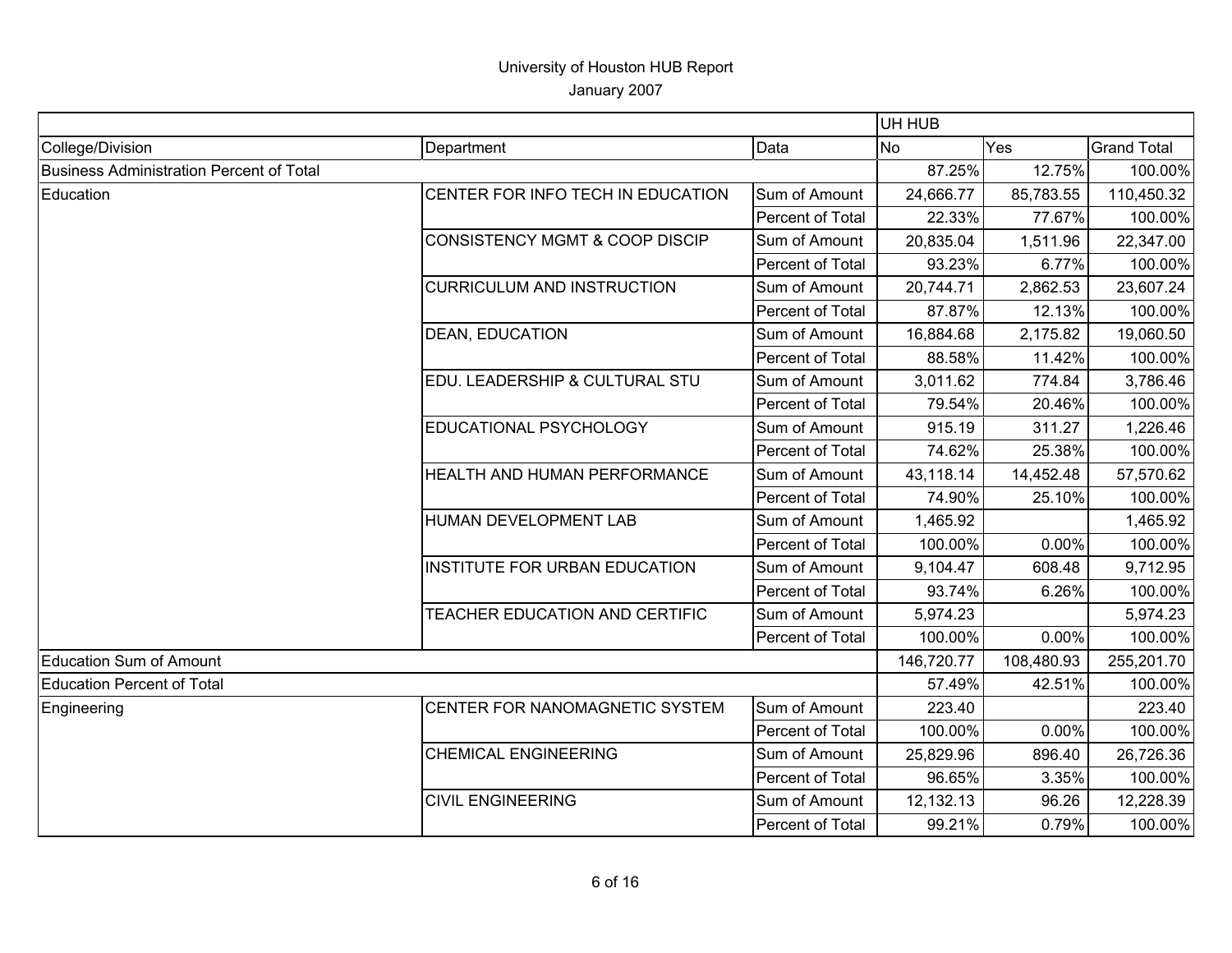|                                        |                                       |                  | UH HUB     |           |                    |
|----------------------------------------|---------------------------------------|------------------|------------|-----------|--------------------|
| College/Division                       | Department                            | Data             | <b>No</b>  | Yes       | <b>Grand Total</b> |
| Engineering                            | <b>COMPOSITE ENGR APPLICATIONS CT</b> | Sum of Amount    | 3,392.59   |           | 3,392.59           |
|                                        |                                       | Percent of Total | 100.00%    | 0.00%     | 100.00%            |
|                                        | CTR FOR INNOVATIVE GROUTING           | Sum of Amount    | 9,262.68   |           | 9,262.68           |
|                                        |                                       | Percent of Total | 100.00%    | 0.00%     | 100.00%            |
|                                        | <b>DEAN, ENGINEERING</b>              | Sum of Amount    | 33,262.15  | 3,092.88  | 36,355.03          |
|                                        |                                       | Percent of Total | 91.49%     | 8.51%     | 100.00%            |
|                                        | ELECTRICAL ENGINEERING                | Sum of Amount    | 54,799.98  | 5,982.75  | 60,782.73          |
|                                        |                                       | Percent of Total | 90.16%     | 9.84%     | 100.00%            |
|                                        | <b>ENGINEERING SERVICES</b>           | Sum of Amount    | 2,972.23   |           | 2,972.23           |
|                                        |                                       | Percent of Total | 100.00%    | 0.00%     | 100.00%            |
|                                        | <b>INDUSTRIAL ENGINEERING</b>         | Sum of Amount    | 15,993.68  | 428.05    | 16,421.73          |
|                                        |                                       | Percent of Total | 97.39%     | 2.61%     | 100.00%            |
|                                        | <b>MECHANICAL ENGINEERING</b>         | Sum of Amount    | 60,652.52  | 14,303.53 | 74,956.05          |
|                                        |                                       | Percent of Total | 80.92%     | 19.08%    | 100.00%            |
|                                        | NANOSYSTEM MANUFACTURING CTR          | Sum of Amount    | 227.22     |           | 227.22             |
|                                        |                                       | Percent of Total | 100.00%    | 0.00%     | 100.00%            |
|                                        | SW PUBLIC TECHNOLOGY CENTER           | Sum of Amount    | 1,624.68   |           | 1,624.68           |
|                                        |                                       | Percent of Total | 100.00%    | 0.00%     | 100.00%            |
| Engineering Sum of Amount              |                                       |                  | 220,373.22 | 24,799.87 | 245,173.09         |
| Engineering Percent of Total           |                                       |                  | 89.88%     | 10.12%    | 100.00%            |
| <b>Graduate College of Social Work</b> | <b>ADMISSIONS</b>                     | Sum of Amount    | 510.00     | 112.87    | 622.87             |
|                                        |                                       | Percent of Total | 81.88%     | 18.12%    | 100.00%            |
|                                        | <b>ALUMNI &amp; CAREER SERVICES</b>   | Sum of Amount    |            | 239.95    | 239.95             |
|                                        |                                       | Percent of Total | 0.00%      | 100.00%   | 100.00%            |
|                                        | <b>AMERICAN HUMANICS</b>              | Sum of Amount    |            | 80.42     | 80.42              |
|                                        |                                       | Percent of Total | 0.00%      | 100.00%   | 100.00%            |
|                                        | <b>DEAN, SOCIAL WORK</b>              | Sum of Amount    | 2,468.04   | 1,304.11  | 3,772.15           |
|                                        |                                       | Percent of Total | 65.43%     | 34.57%    | 100.00%            |
|                                        | <b>FIELD OFFICE</b>                   | Sum of Amount    |            | 89.22     | 89.22              |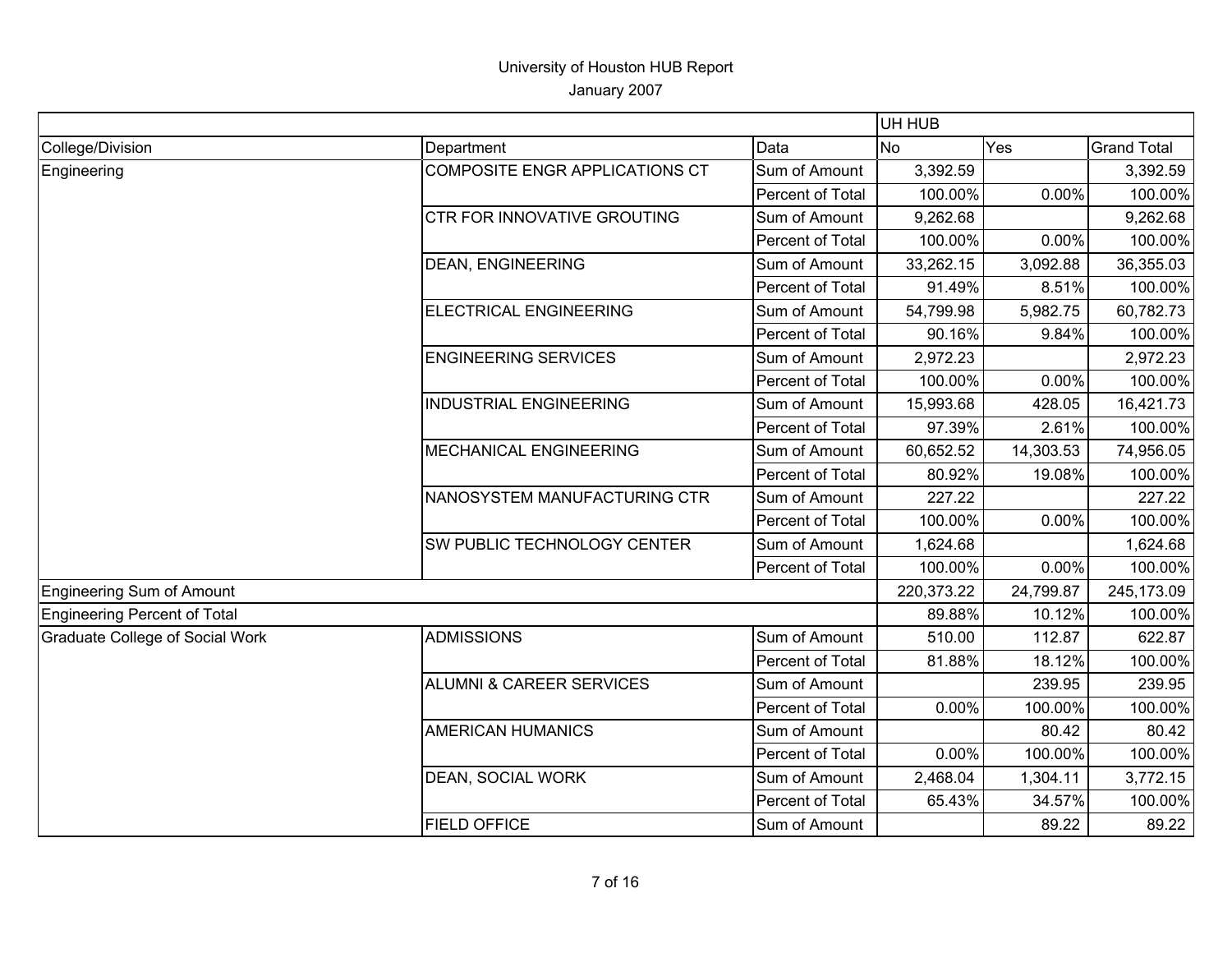|                                                  |                                |                  | UH HUB    |           |                    |
|--------------------------------------------------|--------------------------------|------------------|-----------|-----------|--------------------|
| College/Division                                 | Department                     | Data             | No        | Yes       | <b>Grand Total</b> |
| <b>Graduate College of Social Work</b>           | <b>FIELD OFFICE</b>            | Percent of Total | 0.00%     | 100.00%   | 100.00%            |
|                                                  | <b>LEADERSHIP &amp; CHANGE</b> | Sum of Amount    | 10,000.00 | 84.38     | 10,084.38          |
|                                                  |                                | Percent of Total | 99.16%    | 0.84%     | 100.00%            |
|                                                  | <b>OCP</b>                     | Sum of Amount    | 33,783.07 | 546.33    | 34,329.40          |
|                                                  |                                | Percent of Total | 98.41%    | 1.59%     | 100.00%            |
|                                                  | <b>ODSPR</b>                   | Sum of Amount    | 413.89    | 162.33    | 576.22             |
|                                                  |                                | Percent of Total | 71.83%    | 28.17%    | 100.00%            |
|                                                  | PHD PROGRAM                    | Sum of Amount    | 55.00     |           | 55.00              |
|                                                  |                                | Percent of Total | 100.00%   | 0.00%     | 100.00%            |
| Graduate College of Social Work Sum of Amount    |                                |                  | 47,230.00 | 2,619.61  | 49,849.61          |
| Graduate College of Social Work Percent of Total |                                |                  | 94.74%    | 5.26%     | 100.00%            |
| <b>Honors College</b>                            | <b>DEAN, HONORS COLLEGE</b>    | Sum of Amount    | 8,002.46  | 631.76    | 8,634.22           |
|                                                  |                                | Percent of Total | 92.68%    | 7.32%     | 100.00%            |
| Honors College Sum of Amount                     |                                |                  | 8,002.46  | 631.76    | 8,634.22           |
| Honors College Percent of Total                  |                                |                  | 92.68%    | 7.32%     | 100.00%            |
| Hotel and Restaurant Management                  | DEAN, HOTEL & RESTAURANT MANAG | Sum of Amount    | 4,972.02  | 31,717.96 | 36,689.98          |
|                                                  |                                | Percent of Total | 13.55%    | 86.45%    | 100.00%            |
|                                                  | HOTEL AND RESTAURANT MANAGEMEN | Sum of Amount    | 93,321.26 | 7,393.04  | 100,714.30         |
|                                                  |                                | Percent of Total | 92.66%    | 7.34%     | 100.00%            |
| Hotel and Restaurant Management Sum of Amount    |                                |                  | 98,293.28 | 39,111.00 | 137,404.28         |
| Hotel and Restaurant Management Percent of Total |                                |                  | 71.54%    | 28.46%    | 100.00%            |
| Law Center                                       | DEAN, LAW                      | Sum of Amount    | 65,923.24 | 7,566.79  | 73,490.03          |
|                                                  |                                | Percent of Total | 89.70%    | 10.30%    | 100.00%            |
|                                                  | LAW                            | Sum of Amount    | 6,400.00  |           | 6,400.00           |
|                                                  |                                | Percent of Total | 100.00%   | 0.00%     | 100.00%            |
|                                                  | LAW INFORMATION TECHNOLOGY     | Sum of Amount    | 2,859.57  | 537.00    | 3,396.57           |
|                                                  |                                | Percent of Total | 84.19%    | 15.81%    | 100.00%            |
|                                                  | <b>LAW LIBRARY</b>             | Sum of Amount    | 16,737.84 | 841.33    | 17,579.17          |
|                                                  |                                | Percent of Total | 95.21%    | 4.79%     | 100.00%            |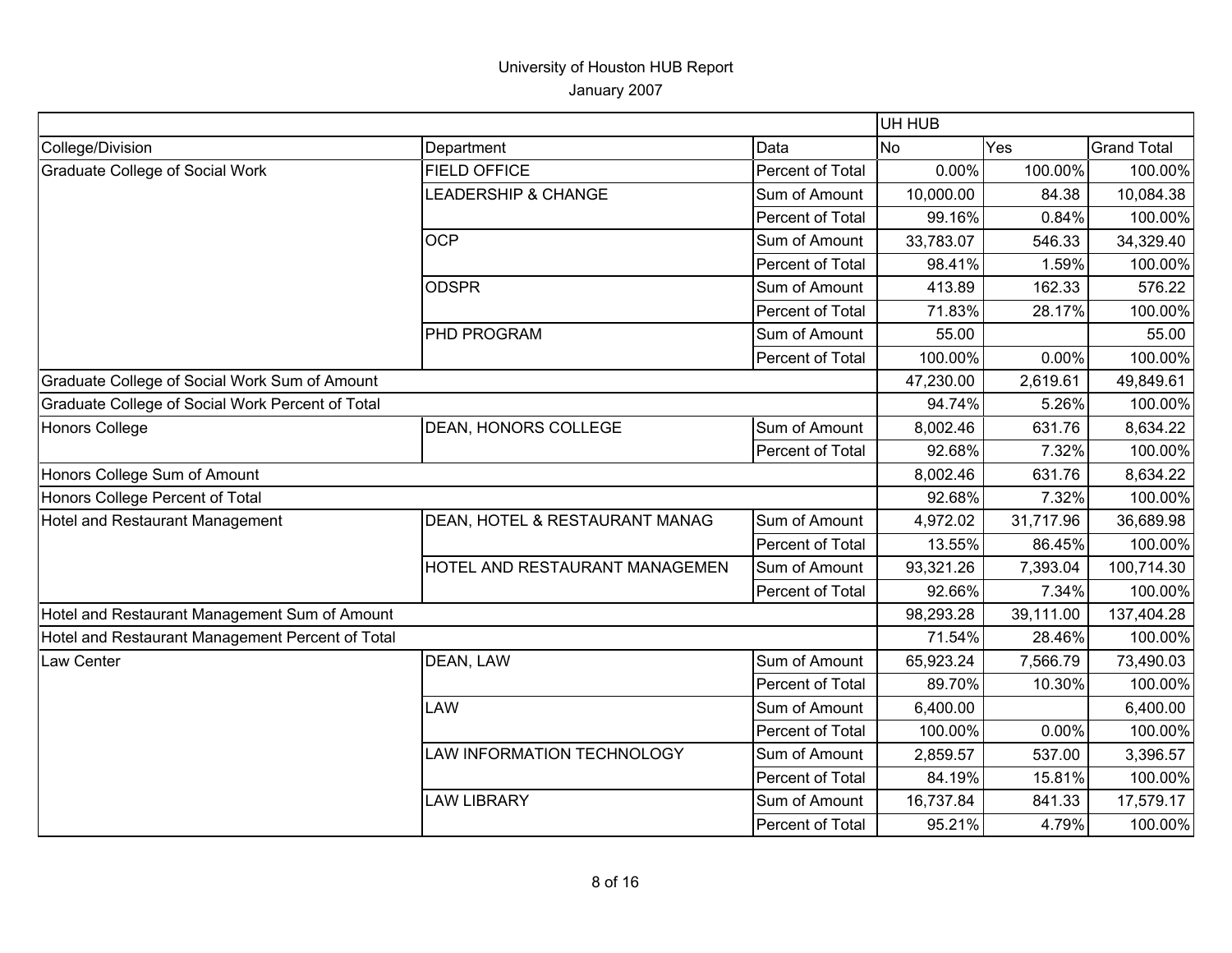|                                  |                                 |                  | UH HUB    |           |                    |
|----------------------------------|---------------------------------|------------------|-----------|-----------|--------------------|
| College/Division                 | Department                      | Data             | <b>No</b> | Yes       | <b>Grand Total</b> |
| Law Center Sum of Amount         |                                 |                  | 91,920.65 | 8,945.12  | 100,865.77         |
| Law Center Percent of Total      |                                 |                  | 91.13%    | 8.87%     | 100.00%            |
| Liberal Arts and Social Sciences | <b>AEROSPACE STUDIES</b>        | Sum of Amount    | 1,178.48  | 645.82    | 1,824.30           |
|                                  |                                 | Percent of Total | 64.60%    | 35.40%    | 100.00%            |
|                                  | AFRICAN-AMERICAN STUDIES        | Sum of Amount    | 3,809.70  | 815.78    | 4,625.48           |
|                                  |                                 | Percent of Total | 82.36%    | 17.64%    | 100.00%            |
|                                  | ANTHROPOLOGY                    | Sum of Amount    | 305.00    | 1,808.57  | 2,113.57           |
|                                  |                                 | Percent of Total | 14.43%    | 85.57%    | 100.00%            |
|                                  | <b>ART</b>                      | Sum of Amount    | 13,016.32 | 2,461.40  | 15,477.72          |
|                                  |                                 | Percent of Total | 84.10%    | 15.90%    | 100.00%            |
|                                  | <b>ARTE PUBLICO</b>             | Sum of Amount    | 33,845.51 | 11,454.26 | 45,299.77          |
|                                  |                                 | Percent of Total | 74.71%    | 25.29%    | 100.00%            |
|                                  | <b>BAND</b>                     | Sum of Amount    | 44,480.56 |           | 44,480.56          |
|                                  |                                 | Percent of Total | 100.00%   | 0.00%     | 100.00%            |
|                                  | <b>BLAFFER GALLERY</b>          | Sum of Amount    | 9,506.29  | 364.78    | 9,871.07           |
|                                  |                                 | Percent of Total | 96.30%    | 3.70%     | 100.00%            |
|                                  | CENTER FOR PUBLIC POLICY        | Sum of Amount    | 6,950.04  | 179.25    | 7,129.29           |
|                                  |                                 | Percent of Total | 97.49%    | 2.51%     | 100.00%            |
|                                  | <b>COMMUNICATION</b>            | Sum of Amount    | 28,850.25 | 10,167.70 | 39,017.95          |
|                                  |                                 | Percent of Total | 73.94%    | 26.06%    | 100.00%            |
|                                  | <b>COMMUNICATIONS DISORDERS</b> | Sum of Amount    | 7,069.74  | 140.13    | 7,209.87           |
|                                  |                                 | Percent of Total | 98.06%    | 1.94%     | 100.00%            |
|                                  | DEAN, LIBERAL ARTS & SOC SCI    | Sum of Amount    | 26,777.79 | 3,114.69  | 29,892.48          |
|                                  |                                 | Percent of Total | 89.58%    | 10.42%    | 100.00%            |
|                                  | <b>ECONOMICS</b>                | Sum of Amount    | 4,279.29  | 202.31    | 4,481.60           |
|                                  |                                 | Percent of Total | 95.49%    | 4.51%     | 100.00%            |
|                                  | <b>ENGLISH</b>                  | Sum of Amount    | 17,233.93 | 19,561.89 | 36,795.82          |
|                                  |                                 | Percent of Total | 46.84%    | 53.16%    | 100.00%            |
|                                  | <b>HISTORY</b>                  | Sum of Amount    | 9,874.02  | 2,954.31  | 12,828.33          |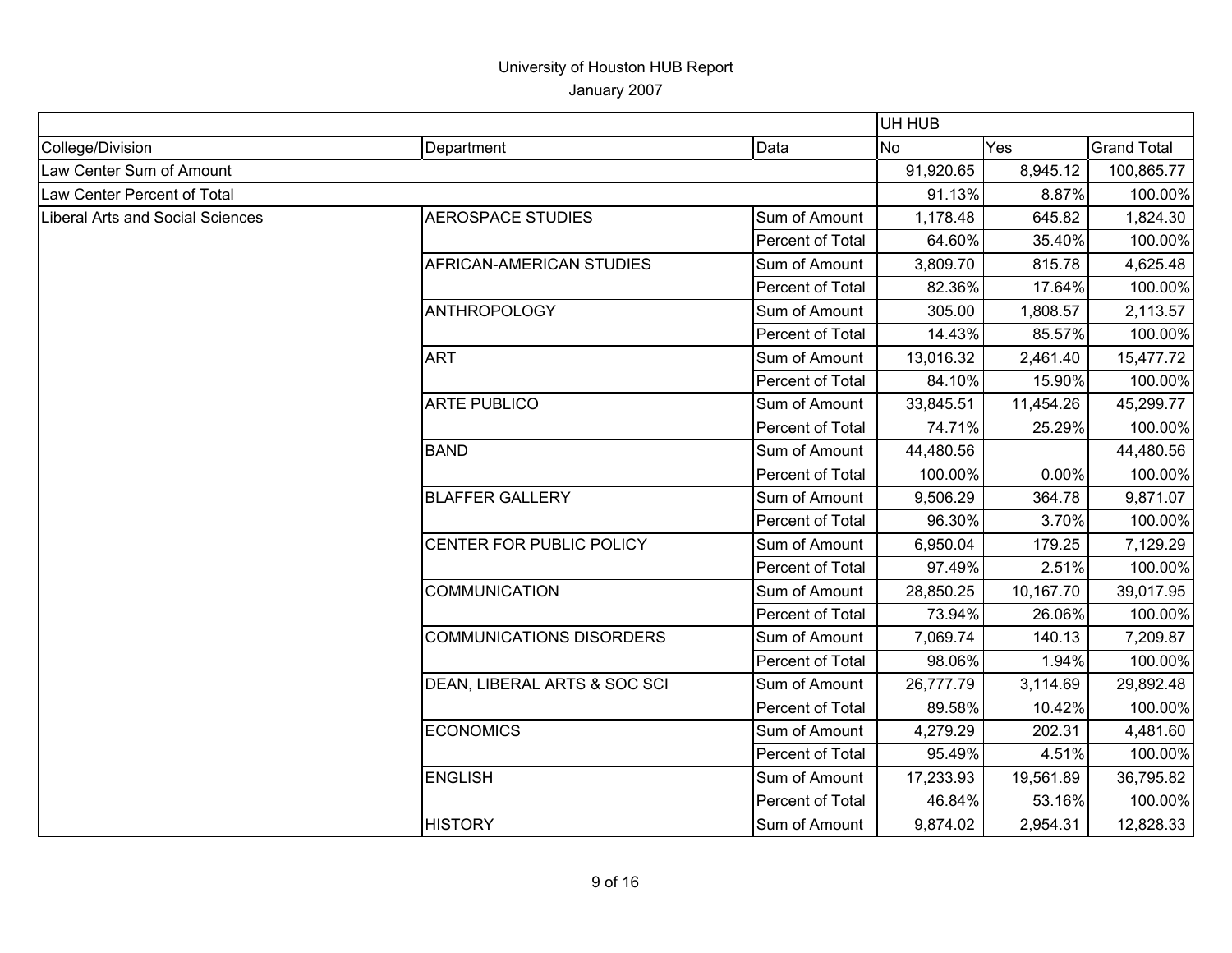|                                                   |                                 |                  | UH HUB     |            |                    |
|---------------------------------------------------|---------------------------------|------------------|------------|------------|--------------------|
| College/Division                                  | Department                      | Data             | <b>No</b>  | Yes        | <b>Grand Total</b> |
| <b>Liberal Arts and Social Sciences</b>           | <b>HISTORY</b>                  | Percent of Total | 76.97%     | 23.03%     | 100.00%            |
|                                                   | <b>MEXICAN-AMERICAN STUDIES</b> | Sum of Amount    | 7,006.26   |            | 7,006.26           |
|                                                   |                                 | Percent of Total | 100.00%    | 0.00%      | 100.00%            |
|                                                   | <b>MILITARY SCIENCE</b>         | Sum of Amount    | 1,721.24   | 302.04     | 2,023.28           |
|                                                   |                                 | Percent of Total | 85.07%     | 14.93%     | 100.00%            |
|                                                   | MODERN AND CLASSICAL LANGUAGES  | Sum of Amount    | 9,030.55   | 2,084.54   | 11,115.09          |
|                                                   |                                 | Percent of Total | 81.25%     | 18.75%     | 100.00%            |
|                                                   | <b>MUSIC</b>                    | Sum of Amount    | 23,371.06  | 518.89     | 23,889.95          |
|                                                   |                                 | Percent of Total | 97.83%     | 2.17%      | 100.00%            |
|                                                   | PHILOSOPHY                      | Sum of Amount    | 38.45      | 33.99      | 72.44              |
|                                                   |                                 | Percent of Total | 53.08%     | 46.92%     | 100.00%            |
|                                                   | POLITICAL SCIENCE               | Sum of Amount    | 18,263.88  | 654.00     | 18,917.88          |
|                                                   |                                 | Percent of Total | 96.54%     | 3.46%      | 100.00%            |
|                                                   | <b>PSYCHOLOGY</b>               | Sum of Amount    | 30,528.34  | 997.95     | 31,526.29          |
|                                                   |                                 | Percent of Total | 96.83%     | 3.17%      | 100.00%            |
|                                                   | <b>SOCIOLOGY</b>                | Sum of Amount    | 1,050.13   | 6,746.33   | 7,796.46           |
|                                                   |                                 | Percent of Total | 13.47%     | 86.53%     | 100.00%            |
|                                                   | <b>THEATRE</b>                  | Sum of Amount    | 12,307.96  | 143.92     | 12,451.88          |
|                                                   |                                 | Percent of Total | 98.84%     | 1.16%      | 100.00%            |
|                                                   | <b>WOMEN'S STUDIES PROGRAM</b>  | Sum of Amount    | 212.11     | 235.58     | 447.69             |
|                                                   |                                 | Percent of Total | 47.38%     | 52.62%     | 100.00%            |
|                                                   | <b>WRITING CENTER</b>           | Sum of Amount    | 3,946.70   | 4,173.80   | 8,120.50           |
|                                                   |                                 | Percent of Total | 48.60%     | 51.40%     | 100.00%            |
| Liberal Arts and Social Sciences Sum of Amount    |                                 | 314,653.60       | 69,761.93  | 384,415.53 |                    |
| Liberal Arts and Social Sciences Percent of Total |                                 | 81.85%           | 18.15%     | 100.00%    |                    |
| Library                                           | UNIVERSITY LIBRARIES            | Sum of Amount    | 163,787.98 | 13,242.71  | 177,030.69         |
|                                                   |                                 | Percent of Total | 92.52%     | 7.48%      | 100.00%            |
| Library Sum of Amount                             |                                 |                  | 163,787.98 | 13,242.71  | 177,030.69         |
| <b>Library Percent of Total</b>                   |                                 | 92.52%           | 7.48%      | 100.00%    |                    |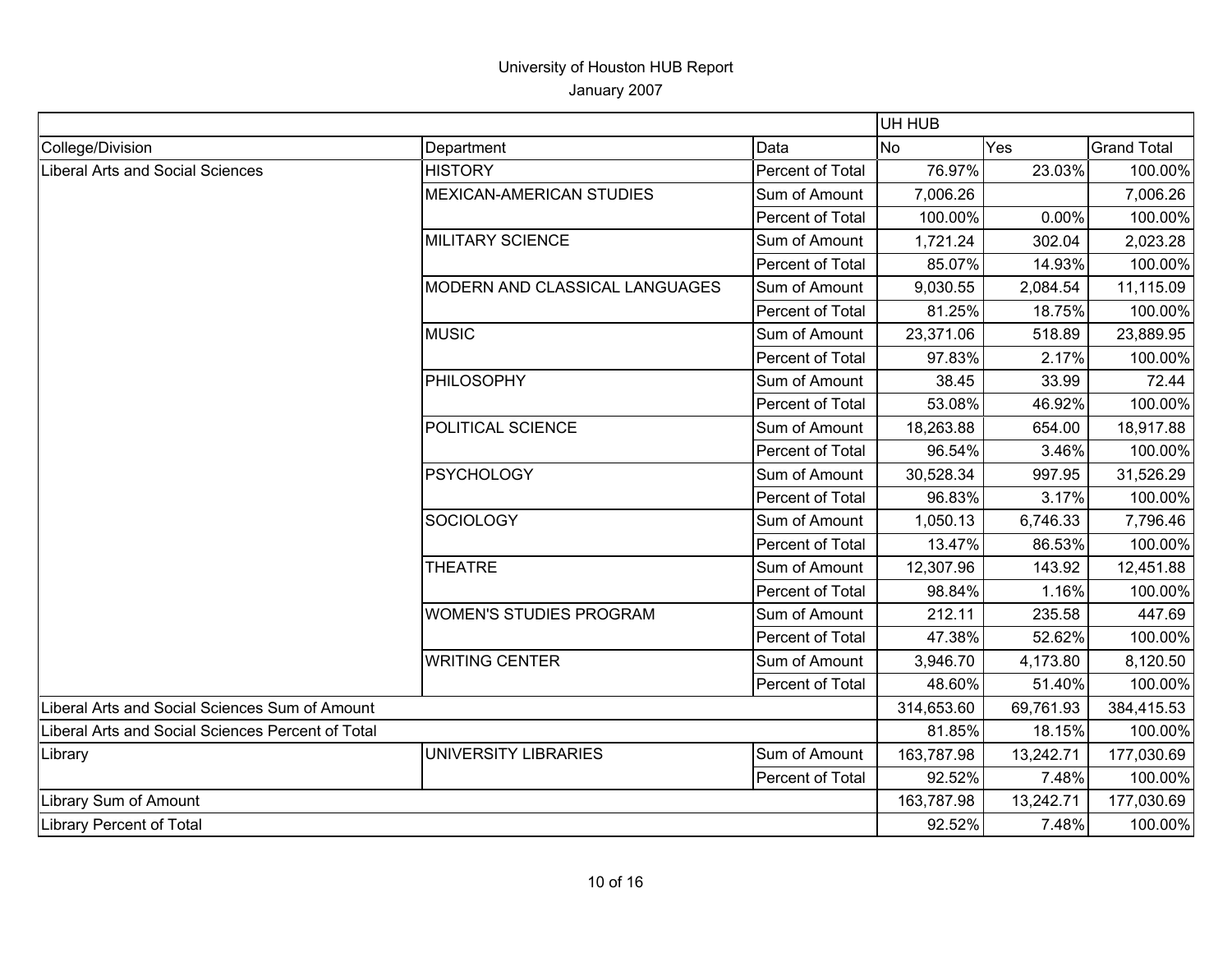| <b>Grand Total</b><br>Department<br>Data<br><b>No</b><br>Yes<br><b>BIOLOGY &amp; BIOCHEMISTRY</b><br>Sum of Amount<br>140,241.05<br>2,827.56<br>Percent of Total<br>98.02%<br>1.98%<br><b>CAGE INSTITUTE</b><br>Sum of Amount<br>6,973.29<br>237.90<br>Percent of Total<br>3.30%<br>96.70%<br><b>CHEMISTRY</b><br>Sum of Amount<br>87,427.76<br>289.63<br>Percent of Total<br>0.33%<br>99.67%<br>Sum of Amount<br><b>COMPUTER SCIENCE</b><br>44,796.02<br>1,275.45<br>Percent of Total<br>97.23%<br>2.77%<br>DEAN, NATURAL SCIENCE & MATHE<br>Sum of Amount<br>70,075.21<br>121.90<br>0.17%<br>Percent of Total<br>99.83%<br><b>GEOLOGY</b><br>25,445.10<br>Sum of Amount<br>2,877.27<br>Percent of Total<br>89.84%<br>10.16%<br><b>IMAQS</b><br>Sum of Amount<br>9,850.41<br>239.97<br>Percent of Total<br>2.38%<br>97.62%<br>INST FOR THEORETICAL & ENG SCI<br>Sum of Amount<br>384.49<br>Percent of Total<br>100.00%<br>0.00%<br><b>MATHEMATICS</b><br>Sum of Amount<br>13,990.12<br>3,600.77<br>Percent of Total<br>79.53%<br>20.47%<br><b>PHYSICS</b><br>Sum of Amount<br>22,958.74<br>10,123.38<br>Percent of Total<br>30.60%<br>69.40%<br>Natural Science and Mathematics Sum of Amount<br>422,142.19<br>21,593.83<br>95.13%<br>Natural Science and Mathematics Percent of Total<br>4.87%<br>DEAN, OPTOMETRY<br>Sum of Amount<br>71,160.81<br>13,298.13<br>Percent of Total<br>84.25%<br>15.75%<br>OPT VISION SCIENCES<br>Sum of Amount<br>19.20<br>39,844.26<br>0.05%<br>Percent of Total<br>99.95%<br>OPTOMETRY CLINIC<br>Sum of Amount<br>44,239.01<br>1,117.49<br>97.54%<br>2.46%<br>Percent of Total<br>155,244.08<br>14,434.82 |                                 |  | UH HUB |            |
|---------------------------------------------------------------------------------------------------------------------------------------------------------------------------------------------------------------------------------------------------------------------------------------------------------------------------------------------------------------------------------------------------------------------------------------------------------------------------------------------------------------------------------------------------------------------------------------------------------------------------------------------------------------------------------------------------------------------------------------------------------------------------------------------------------------------------------------------------------------------------------------------------------------------------------------------------------------------------------------------------------------------------------------------------------------------------------------------------------------------------------------------------------------------------------------------------------------------------------------------------------------------------------------------------------------------------------------------------------------------------------------------------------------------------------------------------------------------------------------------------------------------------------------------------------------------------------------------------------------------------------------------|---------------------------------|--|--------|------------|
|                                                                                                                                                                                                                                                                                                                                                                                                                                                                                                                                                                                                                                                                                                                                                                                                                                                                                                                                                                                                                                                                                                                                                                                                                                                                                                                                                                                                                                                                                                                                                                                                                                             | College/Division                |  |        |            |
|                                                                                                                                                                                                                                                                                                                                                                                                                                                                                                                                                                                                                                                                                                                                                                                                                                                                                                                                                                                                                                                                                                                                                                                                                                                                                                                                                                                                                                                                                                                                                                                                                                             | Natural Science and Mathematics |  |        | 143,068.61 |
|                                                                                                                                                                                                                                                                                                                                                                                                                                                                                                                                                                                                                                                                                                                                                                                                                                                                                                                                                                                                                                                                                                                                                                                                                                                                                                                                                                                                                                                                                                                                                                                                                                             |                                 |  |        | 100.00%    |
|                                                                                                                                                                                                                                                                                                                                                                                                                                                                                                                                                                                                                                                                                                                                                                                                                                                                                                                                                                                                                                                                                                                                                                                                                                                                                                                                                                                                                                                                                                                                                                                                                                             |                                 |  |        | 7,211.19   |
|                                                                                                                                                                                                                                                                                                                                                                                                                                                                                                                                                                                                                                                                                                                                                                                                                                                                                                                                                                                                                                                                                                                                                                                                                                                                                                                                                                                                                                                                                                                                                                                                                                             |                                 |  |        | 100.00%    |
|                                                                                                                                                                                                                                                                                                                                                                                                                                                                                                                                                                                                                                                                                                                                                                                                                                                                                                                                                                                                                                                                                                                                                                                                                                                                                                                                                                                                                                                                                                                                                                                                                                             |                                 |  |        | 87,717.39  |
|                                                                                                                                                                                                                                                                                                                                                                                                                                                                                                                                                                                                                                                                                                                                                                                                                                                                                                                                                                                                                                                                                                                                                                                                                                                                                                                                                                                                                                                                                                                                                                                                                                             |                                 |  |        | 100.00%    |
|                                                                                                                                                                                                                                                                                                                                                                                                                                                                                                                                                                                                                                                                                                                                                                                                                                                                                                                                                                                                                                                                                                                                                                                                                                                                                                                                                                                                                                                                                                                                                                                                                                             |                                 |  |        | 46,071.47  |
|                                                                                                                                                                                                                                                                                                                                                                                                                                                                                                                                                                                                                                                                                                                                                                                                                                                                                                                                                                                                                                                                                                                                                                                                                                                                                                                                                                                                                                                                                                                                                                                                                                             |                                 |  |        | 100.00%    |
|                                                                                                                                                                                                                                                                                                                                                                                                                                                                                                                                                                                                                                                                                                                                                                                                                                                                                                                                                                                                                                                                                                                                                                                                                                                                                                                                                                                                                                                                                                                                                                                                                                             |                                 |  |        | 70,197.11  |
|                                                                                                                                                                                                                                                                                                                                                                                                                                                                                                                                                                                                                                                                                                                                                                                                                                                                                                                                                                                                                                                                                                                                                                                                                                                                                                                                                                                                                                                                                                                                                                                                                                             |                                 |  |        | 100.00%    |
|                                                                                                                                                                                                                                                                                                                                                                                                                                                                                                                                                                                                                                                                                                                                                                                                                                                                                                                                                                                                                                                                                                                                                                                                                                                                                                                                                                                                                                                                                                                                                                                                                                             |                                 |  |        | 28,322.37  |
|                                                                                                                                                                                                                                                                                                                                                                                                                                                                                                                                                                                                                                                                                                                                                                                                                                                                                                                                                                                                                                                                                                                                                                                                                                                                                                                                                                                                                                                                                                                                                                                                                                             |                                 |  |        | 100.00%    |
|                                                                                                                                                                                                                                                                                                                                                                                                                                                                                                                                                                                                                                                                                                                                                                                                                                                                                                                                                                                                                                                                                                                                                                                                                                                                                                                                                                                                                                                                                                                                                                                                                                             |                                 |  |        | 10,090.38  |
|                                                                                                                                                                                                                                                                                                                                                                                                                                                                                                                                                                                                                                                                                                                                                                                                                                                                                                                                                                                                                                                                                                                                                                                                                                                                                                                                                                                                                                                                                                                                                                                                                                             |                                 |  |        | 100.00%    |
|                                                                                                                                                                                                                                                                                                                                                                                                                                                                                                                                                                                                                                                                                                                                                                                                                                                                                                                                                                                                                                                                                                                                                                                                                                                                                                                                                                                                                                                                                                                                                                                                                                             |                                 |  |        | 384.49     |
|                                                                                                                                                                                                                                                                                                                                                                                                                                                                                                                                                                                                                                                                                                                                                                                                                                                                                                                                                                                                                                                                                                                                                                                                                                                                                                                                                                                                                                                                                                                                                                                                                                             |                                 |  |        | 100.00%    |
|                                                                                                                                                                                                                                                                                                                                                                                                                                                                                                                                                                                                                                                                                                                                                                                                                                                                                                                                                                                                                                                                                                                                                                                                                                                                                                                                                                                                                                                                                                                                                                                                                                             |                                 |  |        | 17,590.89  |
|                                                                                                                                                                                                                                                                                                                                                                                                                                                                                                                                                                                                                                                                                                                                                                                                                                                                                                                                                                                                                                                                                                                                                                                                                                                                                                                                                                                                                                                                                                                                                                                                                                             |                                 |  |        | 100.00%    |
|                                                                                                                                                                                                                                                                                                                                                                                                                                                                                                                                                                                                                                                                                                                                                                                                                                                                                                                                                                                                                                                                                                                                                                                                                                                                                                                                                                                                                                                                                                                                                                                                                                             |                                 |  |        | 33,082.12  |
|                                                                                                                                                                                                                                                                                                                                                                                                                                                                                                                                                                                                                                                                                                                                                                                                                                                                                                                                                                                                                                                                                                                                                                                                                                                                                                                                                                                                                                                                                                                                                                                                                                             |                                 |  |        | 100.00%    |
|                                                                                                                                                                                                                                                                                                                                                                                                                                                                                                                                                                                                                                                                                                                                                                                                                                                                                                                                                                                                                                                                                                                                                                                                                                                                                                                                                                                                                                                                                                                                                                                                                                             |                                 |  |        | 443,736.02 |
|                                                                                                                                                                                                                                                                                                                                                                                                                                                                                                                                                                                                                                                                                                                                                                                                                                                                                                                                                                                                                                                                                                                                                                                                                                                                                                                                                                                                                                                                                                                                                                                                                                             |                                 |  |        | 100.00%    |
|                                                                                                                                                                                                                                                                                                                                                                                                                                                                                                                                                                                                                                                                                                                                                                                                                                                                                                                                                                                                                                                                                                                                                                                                                                                                                                                                                                                                                                                                                                                                                                                                                                             | Optometry                       |  |        | 84,458.94  |
|                                                                                                                                                                                                                                                                                                                                                                                                                                                                                                                                                                                                                                                                                                                                                                                                                                                                                                                                                                                                                                                                                                                                                                                                                                                                                                                                                                                                                                                                                                                                                                                                                                             |                                 |  |        | 100.00%    |
|                                                                                                                                                                                                                                                                                                                                                                                                                                                                                                                                                                                                                                                                                                                                                                                                                                                                                                                                                                                                                                                                                                                                                                                                                                                                                                                                                                                                                                                                                                                                                                                                                                             |                                 |  |        | 39,863.46  |
|                                                                                                                                                                                                                                                                                                                                                                                                                                                                                                                                                                                                                                                                                                                                                                                                                                                                                                                                                                                                                                                                                                                                                                                                                                                                                                                                                                                                                                                                                                                                                                                                                                             |                                 |  |        | 100.00%    |
|                                                                                                                                                                                                                                                                                                                                                                                                                                                                                                                                                                                                                                                                                                                                                                                                                                                                                                                                                                                                                                                                                                                                                                                                                                                                                                                                                                                                                                                                                                                                                                                                                                             |                                 |  |        | 45,356.50  |
|                                                                                                                                                                                                                                                                                                                                                                                                                                                                                                                                                                                                                                                                                                                                                                                                                                                                                                                                                                                                                                                                                                                                                                                                                                                                                                                                                                                                                                                                                                                                                                                                                                             |                                 |  |        | 100.00%    |
|                                                                                                                                                                                                                                                                                                                                                                                                                                                                                                                                                                                                                                                                                                                                                                                                                                                                                                                                                                                                                                                                                                                                                                                                                                                                                                                                                                                                                                                                                                                                                                                                                                             | Optometry Sum of Amount         |  |        | 169,678.90 |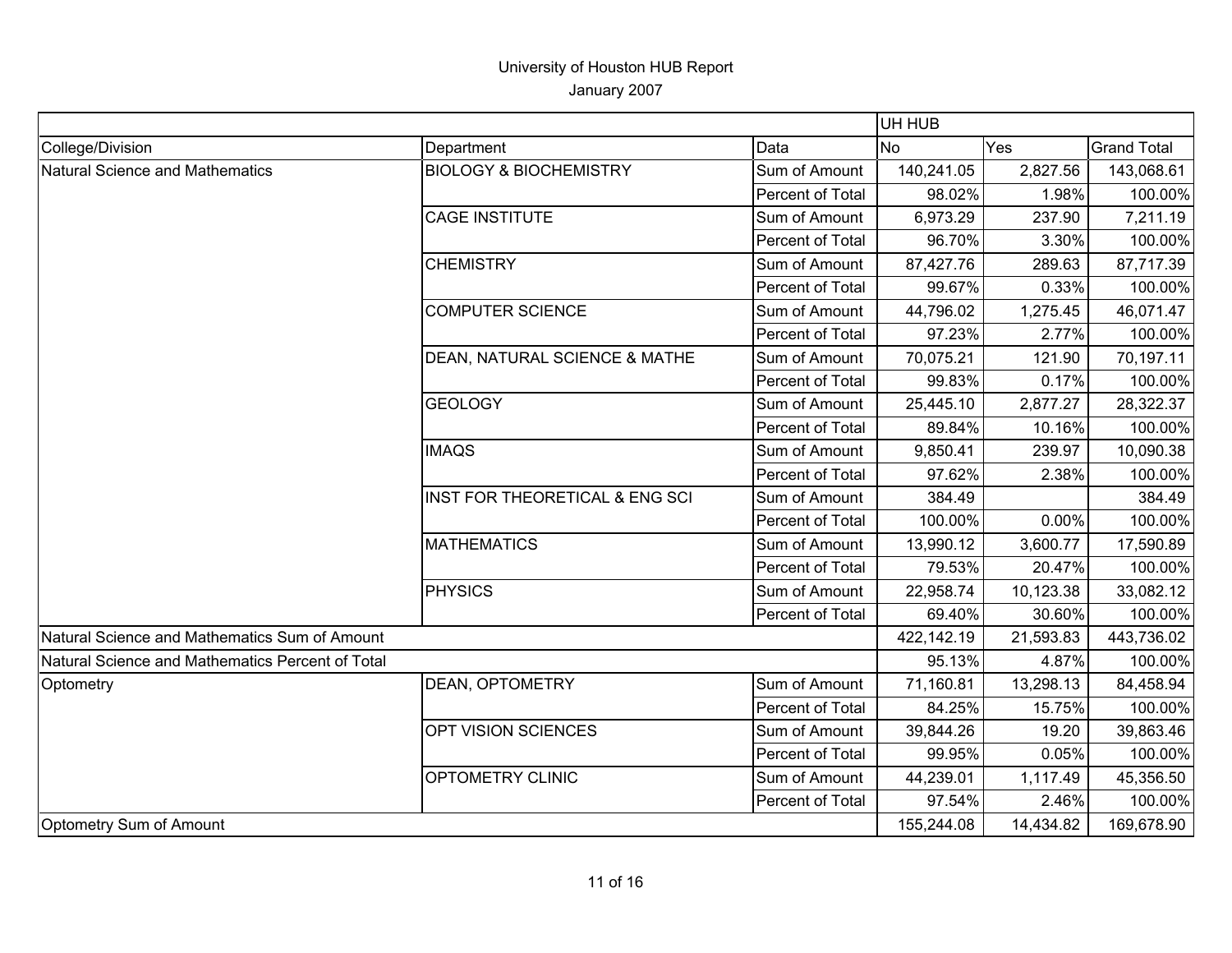|                                   |                                           |                  | UH HUB    |          |                    |
|-----------------------------------|-------------------------------------------|------------------|-----------|----------|--------------------|
| College/Division                  | Department                                | Data             | <b>No</b> | Yes      | <b>Grand Total</b> |
| Optometry Percent of Total        |                                           |                  | 91.49%    | 8.51%    | 100.00%            |
| Pharmacy                          | <b>CLINICAL PHARMACY &amp; ADMINISTRA</b> | Sum of Amount    | 10,476.86 |          | 10,476.86          |
|                                   |                                           | Percent of Total | 100.00%   | 0.00%    | 100.00%            |
|                                   | <b>DEAN, PHARMACY</b>                     | Sum of Amount    | 47,578.14 | 2,306.06 | 49,884.20          |
|                                   |                                           | Percent of Total | 95.38%    | 4.62%    | 100.00%            |
|                                   | INSTITUTE FOR DRUG EDUCATION              | Sum of Amount    | 385.09    |          | 385.09             |
|                                   |                                           | Percent of Total | 100.00%   | 0.00%    | 100.00%            |
|                                   | PHARMACOLOGICAL & PHARMACEUTIC            | Sum of Amount    | 37,762.37 | 1,018.56 | 38,780.93          |
|                                   |                                           | Percent of Total | 97.37%    | 2.63%    | 100.00%            |
| Pharmacy Sum of Amount            |                                           |                  | 96,202.46 | 3,324.62 | 99,527.08          |
| Pharmacy Percent of Total         |                                           |                  | 96.66%    | 3.34%    | 100.00%            |
| President                         | <b>AFFIRMATIVE ACTION</b>                 | Sum of Amount    | 250.45    |          | 250.45             |
|                                   |                                           | Percent of Total | 100.00%   | 0.00%    | 100.00%            |
|                                   | OFFICE OF SPECIAL EVENTS                  | Sum of Amount    | 49,903.07 | 8,215.84 | 58,118.91          |
|                                   |                                           | Percent of Total | 85.86%    | 14.14%   | 100.00%            |
|                                   | <b>PRESIDENT</b>                          | Sum of Amount    | 2,774.60  | 443.97   | 3,218.57           |
|                                   |                                           | Percent of Total | 86.21%    | 13.79%   | 100.00%            |
|                                   | <b>STAFF COUNCIL</b>                      | Sum of Amount    | 1,759.40  |          | 1,759.40           |
|                                   |                                           | Percent of Total | 100.00%   | 0.00%    | 100.00%            |
| <b>President Sum of Amount</b>    |                                           |                  | 54,687.52 | 8,659.81 | 63,347.33          |
| <b>President Percent of Total</b> |                                           |                  | 86.33%    | 13.67%   | 100.00%            |
| Research                          | <b>ANIMAL CARE OPERATIONS</b>             | Sum of Amount    | 17,715.24 | 2,206.71 | 19,921.95          |
|                                   |                                           | Percent of Total | 88.92%    | 11.08%   | 100.00%            |
|                                   | CENTER FOR ADVANCED MATERIALS             | Sum of Amount    | 13,343.57 | 46.17    | 13,389.74          |
|                                   |                                           | Percent of Total | 99.66%    | 0.34%    | 100.00%            |
|                                   | <b>CMC</b>                                | Sum of Amount    | 905.97    |          | 905.97             |
|                                   |                                           | Percent of Total | 100.00%   | 0.00%    | 100.00%            |
|                                   | <b>GRANTS AND CONTRACTS</b>               | Sum of Amount    | 2,696.92  | 228.31   | 2,925.23           |
|                                   |                                           | Percent of Total | 92.20%    | 7.80%    | 100.00%            |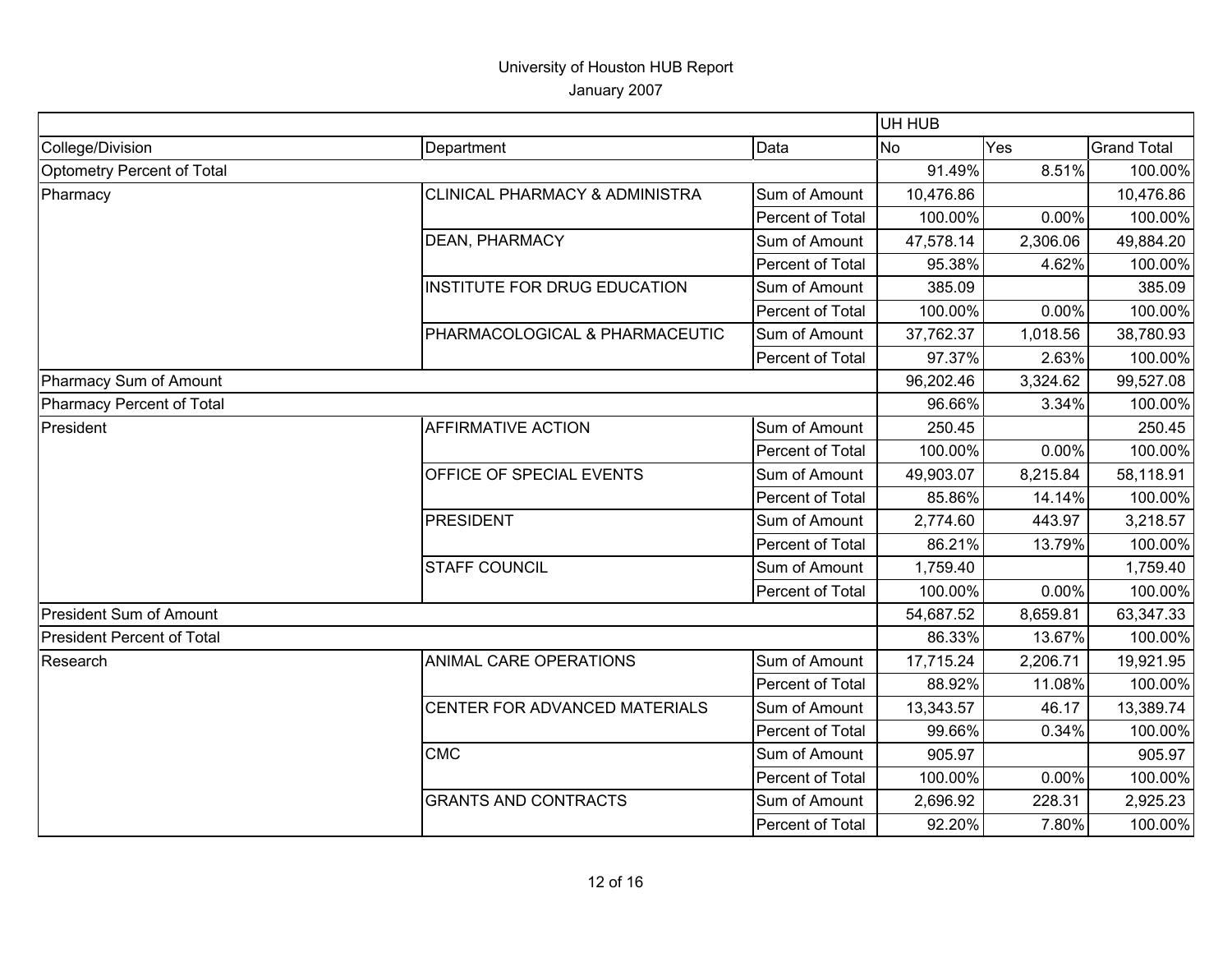|                           |                                    |                  |            | UH HUB    |                    |  |
|---------------------------|------------------------------------|------------------|------------|-----------|--------------------|--|
| College/Division          | Department                         | Data             | No.        | Yes       | <b>Grand Total</b> |  |
| Research                  | <b>HOUSTON COASTAL CENTER</b>      | Sum of Amount    | 101.05     |           | 101.05             |  |
|                           |                                    | Percent of Total | 100.00%    | 0.00%     | 100.00%            |  |
|                           | INSTITUTE FOR MOLECULAR DESIGN     | Sum of Amount    | 6,344.03   |           | 6,344.03           |  |
|                           |                                    | Percent of Total | 100.00%    | 0.00%     | 100.00%            |  |
|                           | <b>INSTITUTE FOR SPACE SYSTEMS</b> | Sum of Amount    | 75.00      | 75.00     | 150.00             |  |
|                           |                                    | Percent of Total | 50.00%     | 50.00%    | 100.00%            |  |
|                           | OFFICE OF TECHNOLOGY MANAGEMEN     | Sum of Amount    | 31,744.35  |           | 31,744.35          |  |
|                           |                                    | Percent of Total | 100.00%    | 0.00%     | 100.00%            |  |
|                           | <b>RESEARCH</b>                    | Sum of Amount    | 61,292.93  | 2,499.48  | 63,792.41          |  |
|                           |                                    | Percent of Total | 96.08%     | 3.92%     | 100.00%            |  |
|                           | <b>RESEARCH FINANCIAL SERVICES</b> | Sum of Amount    | 239.82     |           | 239.82             |  |
|                           |                                    | Percent of Total | 100.00%    | 0.00%     | 100.00%            |  |
|                           | <b>RESEARCH INFORMATION CENTER</b> | Sum of Amount    | 7,438.01   |           | 7,438.01           |  |
|                           |                                    | Percent of Total | 100.00%    | 0.00%     | 100.00%            |  |
|                           | RESEARCH POLICIES/COMP/COMMITT     | Sum of Amount    | 44.64      | 294.39    | 339.03             |  |
|                           |                                    | Percent of Total | 13.17%     | 86.83%    | 100.00%            |  |
|                           | <b>SPACE VACUUM EPITAXY CENTER</b> | Sum of Amount    | 4,036.42   |           | 4,036.42           |  |
|                           |                                    | Percent of Total | 100.00%    | 0.00%     | 100.00%            |  |
|                           | SUPER CONDUCT & ADV MATERIALS      | Sum of Amount    | 1,351.11   |           | 1,351.11           |  |
|                           |                                    | Percent of Total | 100.00%    | 0.00%     | 100.00%            |  |
|                           | <b>TCSUH</b>                       | Sum of Amount    | 43,289.40  | 685.39    | 43,974.79          |  |
|                           |                                    | Percent of Total | 98.44%     | 1.56%     | 100.00%            |  |
|                           | <b>TIMES</b>                       | Sum of Amount    | 15,076.33  | 16,779.42 | 31,855.75          |  |
|                           |                                    | Percent of Total | 47.33%     | 52.67%    | 100.00%            |  |
|                           | TX LEARNING/COMPUTATIONAL CTR      | Sum of Amount    | 49,122.44  | 473.74    | 49,596.18          |  |
|                           |                                    | Percent of Total | 99.04%     | 0.96%     | 100.00%            |  |
| Research Sum of Amount    |                                    |                  | 254,817.23 | 23,288.61 | 278,105.84         |  |
| Research Percent of Total |                                    |                  | 91.63%     | 8.37%     | 100.00%            |  |
| <b>Student Affairs</b>    | <b>CAMPUS ACTIVITIES</b>           | Sum of Amount    | 15,913.88  | 815.85    | 16,729.73          |  |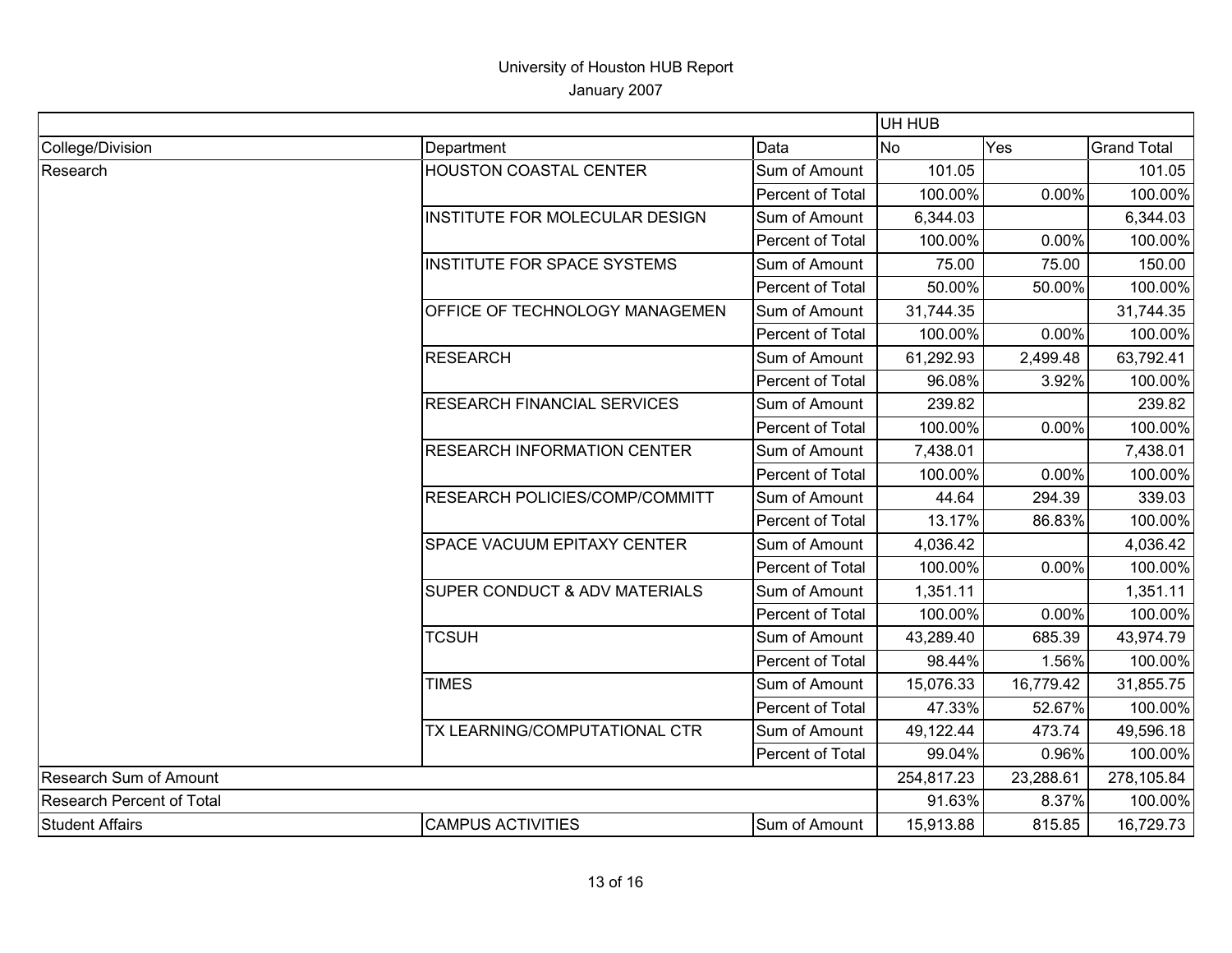|                        |                                       |                  | UH HUB     |           |                    |
|------------------------|---------------------------------------|------------------|------------|-----------|--------------------|
| College/Division       | Department                            | Data             | No         | Yes       | <b>Grand Total</b> |
| <b>Student Affairs</b> | <b>CAMPUS ACTIVITIES</b>              | Percent of Total | 95.12%     | 4.88%     | 100.00%            |
|                        | <b>CAMPUS RECREATION</b>              | Sum of Amount    | 50,388.37  | 5,672.36  | 56,060.73          |
|                        |                                       | Percent of Total | 89.88%     | 10.12%    | 100.00%            |
|                        | CENTER FOR STUDENTS W/DISABILI        | Sum of Amount    | 6,366.73   | 88.16     | 6,454.89           |
|                        |                                       | Percent of Total | 98.63%     | 1.37%     | 100.00%            |
|                        | CHILD CARE CENTER                     | Sum of Amount    | 7,674.23   | 173.50    | 7,847.73           |
|                        |                                       | Percent of Total | 97.79%     | 2.21%     | 100.00%            |
|                        | COUNSELING AND PSYCH SVCS             | Sum of Amount    | 2,482.53   | 197.72    | 2,680.25           |
|                        |                                       | Percent of Total | 92.62%     | 7.38%     | 100.00%            |
|                        | <b>DEAN OF STUDENTS</b>               | Sum of Amount    | 2,615.58   |           | 2,615.58           |
|                        |                                       | Percent of Total | 100.00%    | 0.00%     | 100.00%            |
|                        | INT'L STUDENT & SCHOLAR SERVIC        | Sum of Amount    | 2,351.70   | (346.66)  | 2,005.04           |
|                        |                                       | Percent of Total | 117.29%    | $-17.29%$ | 100.00%            |
|                        | LEARNING AND ASSESSMENT SVCS          | Sum of Amount    | 1,459.32   | 377.56    | 1,836.88           |
|                        |                                       | Percent of Total | 79.45%     | 20.55%    | 100.00%            |
|                        | LEARNING SUPPORT SERVICES             | Sum of Amount    | 664.90     |           | 664.90             |
|                        |                                       | Percent of Total | 100.00%    | 0.00%     | 100.00%            |
|                        | <b>RELIGION CENTER</b>                | Sum of Amount    | 12,941.30  | 159.85    | 13,101.15          |
|                        |                                       | Percent of Total | 98.78%     | 1.22%     | 100.00%            |
|                        | <b>RESIDENTIAL LIFE &amp; HOUSING</b> | Sum of Amount    | 355,554.02 | 15,892.43 | 371,446.45         |
|                        |                                       | Percent of Total | 95.72%     | 4.28%     | 100.00%            |
|                        | <b>STUDENT AFFAIRS</b>                | Sum of Amount    | 50,002.53  | 21,006.86 | 71,009.39          |
|                        |                                       | Percent of Total | 70.42%     | 29.58%    | 100.00%            |
|                        | STUDENT HEALTH CENTER                 | Sum of Amount    | 14,512.16  | 3,293.20  | 17,805.36          |
|                        |                                       | Percent of Total | 81.50%     | 18.50%    | 100.00%            |
|                        | STUDENT PHARMACY                      | Sum of Amount    | 6,360.50   |           | 6,360.50           |
|                        |                                       | Percent of Total | 100.00%    | 0.00%     | 100.00%            |
|                        | STUDENT PUBLICATIONS                  | Sum of Amount    | 2,332.00   |           | 2,332.00           |
|                        |                                       | Percent of Total | 100.00%    | 0.00%     | 100.00%            |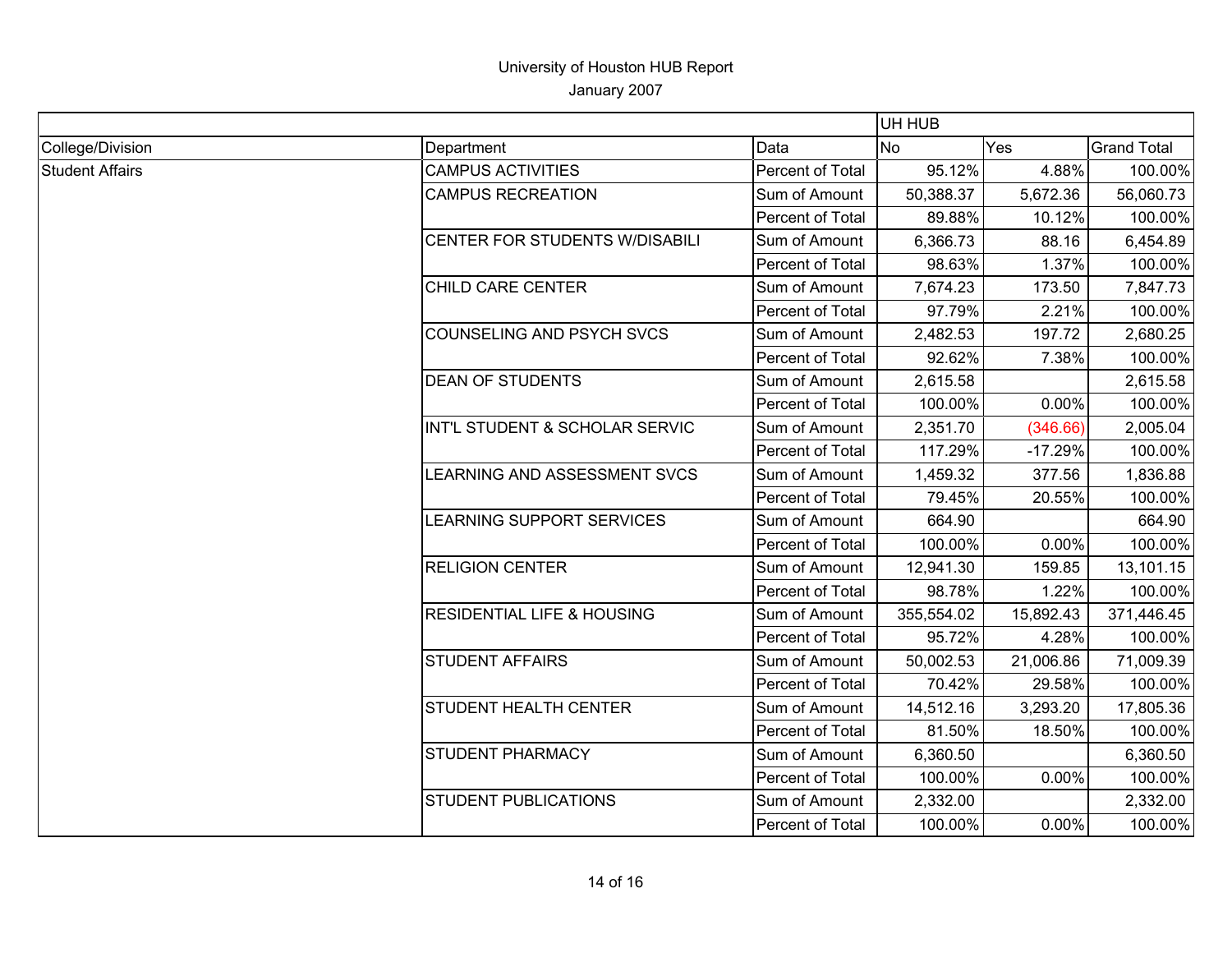|                                      |                                         |                  | UH HUB     |            |                    |
|--------------------------------------|-----------------------------------------|------------------|------------|------------|--------------------|
| College/Division                     | Department                              | Data             | <b>No</b>  | <b>Yes</b> | <b>Grand Total</b> |
| <b>Student Affairs</b>               | UNIVERSITY CAREER SERVICES              | Sum of Amount    | 1,046.08   | 7,960.27   | 9,006.35           |
|                                      |                                         | Percent of Total | 11.61%     | 88.39%     | 100.00%            |
|                                      | <b>UNIVERSITY CENTER</b>                | Sum of Amount    | 94,213.00  | 12,681.83  | 106,894.83         |
|                                      |                                         | Percent of Total | 88.14%     | 11.86%     | 100.00%            |
|                                      | UNIVERSITY TESTING SERVICES             | Sum of Amount    | 14,487.86  |            | 14,487.86          |
|                                      |                                         | Percent of Total | 100.00%    | 0.00%      | 100.00%            |
|                                      | <b>VETERAN SERVICES</b>                 | Sum of Amount    | 568.85     | 188.00     | 756.85             |
|                                      |                                         | Percent of Total | 75.16%     | 24.84%     | 100.00%            |
| <b>Student Affairs Sum of Amount</b> |                                         |                  | 641,935.54 | 68,160.93  | 710,096.47         |
| Student Affairs Percent of Total     |                                         |                  | 90.40%     | 9.60%      | 100.00%            |
| Technology                           | CENTER FOR FUTURE OF HEALTH             | Sum of Amount    |            | 1,571.68   | 1,571.68           |
|                                      |                                         | Percent of Total | 0.00%      | 100.00%    | 100.00%            |
|                                      | CENTER FOR LIFE SCIENCES TECH           | Sum of Amount    | 1,852.70   |            | 1,852.70           |
|                                      |                                         | Percent of Total | 100.00%    | 0.00%      | 100.00%            |
|                                      | CENTER FOR TECHNOLOGY LITERACY          | Sum of Amount    | 296.13     |            | 296.13             |
|                                      |                                         | Percent of Total | 100.00%    | 0.00%      | 100.00%            |
|                                      | DEAN, TECHNOLOGY                        | Sum of Amount    | 73,047.82  | 4,236.30   | 77,284.12          |
|                                      |                                         | Percent of Total | 94.52%     | 5.48%      | 100.00%            |
|                                      | <b>ENGINEERING TECHNOLOGY</b>           | Sum of Amount    | 16,674.73  | 3,821.47   | 20,496.20          |
|                                      |                                         | Percent of Total | 81.36%     | 18.64%     | 100.00%            |
|                                      | <b>INFORMATION &amp; LOGISTICS TECH</b> | Sum of Amount    | 4,619.41   | 992.85     | 5,612.26           |
|                                      |                                         | Percent of Total | 82.31%     | 17.69%     | 100.00%            |
|                                      | <b>TMAC</b>                             | Sum of Amount    | 3,571.24   |            | 3,571.24           |
|                                      |                                         | Percent of Total | 100.00%    | 0.00%      | 100.00%            |
| Technology Sum of Amount             |                                         | 100,062.03       | 10,622.30  | 110,684.33 |                    |
| <b>Technology Percent of Total</b>   |                                         |                  | 90.40%     | 9.60%      | 100.00%            |
| <b>University Advancement</b>        | ADVANCEMENT INFORMATION SVCS            | Sum of Amount    | 195.00     |            | 195.00             |
|                                      |                                         | Percent of Total | 100.00%    | 0.00%      | 100.00%            |
|                                      | <b>ANNUAL GIVING</b>                    | Sum of Amount    | 3,400.59   |            | 3,400.59           |